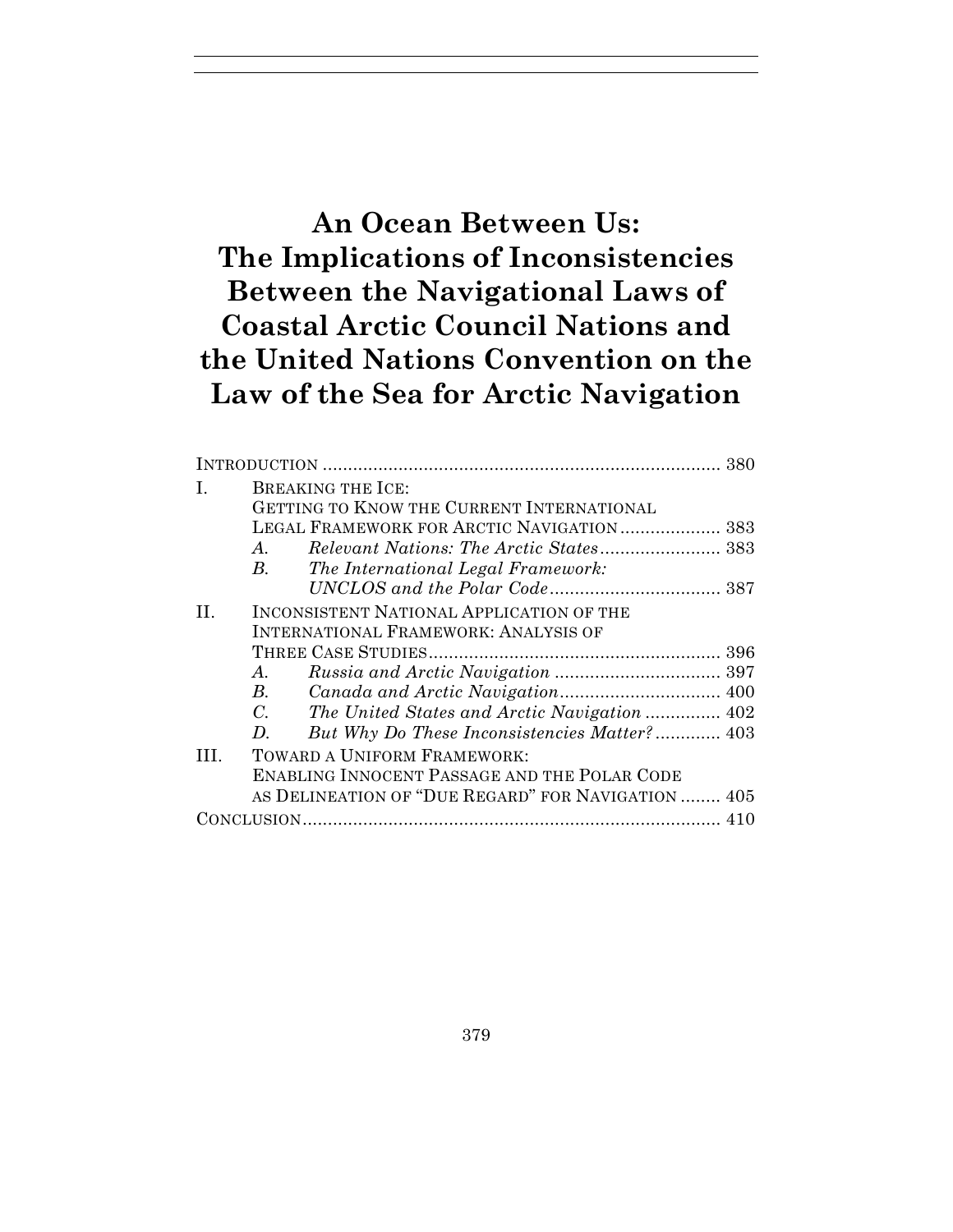## **INTRODUCTION**

With the continued melting of sea ice in the Arctic, previously inaccessible stretches of Arctic waters have become navigable.1 With that increased navigability comes the possible opening of more efficient shipping routes through the Arctic Circle.2 While the question of who gets to determine navigational laws in the Arctic Ocean has long been an intellectual exercise, the persistence of thick sea ice throughout much of the year kept that question strictly in the realm of the hypothetical.3 Now, however, that thick sea ice is melting and potentially creating a shortcut across the Arctic Ocean that would shave thousands of miles off of currently frequented shipping routes.4 The potential for increased ship traffic through the Arctic via those once inaccessible routes has given the question of who determines the "rules of the road" for the Arctic Ocean—and what those rules should look like—new urgency. Arctic environmental and navigational schemes are crucial to answering these questions because the discussions surrounding the two concepts are frequently intertwined.<sup>5</sup> A primary reason for this is that the amount of ice in Arctic waters, which is necessarily dependent on temperature and climate, dictates the extent of navigation that can occur.6 Additionally, the introduction of hitherto unknown volumes of traffic brings the possibility for hitherto unknown volumes of pollution to one of the most unusual, pristine environments remaining on Earth.7 Indeed, due to the isolation and extreme nature of the Arctic Circle's environment, accidental spills of oil or other pollutants would be extremely difficult to mitigate and remediate.8

 <sup>1.</sup> Natasha Vizcarra, *Arctic Sea Ice Reaches Fourth Lowest Minimum*, NAT'L SNOW & ICE DATA CTR. (Sept. 15, 2015), https://nsidc.org/arcticseaicenews/2015/09/2015\_arctic-minimum/ [https://perma.cc/4SBJ-TETD] (discussing the continued downward trend in the amount of Arctic sea ice).

 <sup>2.</sup> *See, e.g.*, Chester Dawson, *Arctic Shipping Volume Rises as Ice Melts*, WALL ST. J. (Oct. 29, 2014), http://www.wsj.com/articles/arctic-cargo-shipping-volume-is-rising-as-ice-melts-1414612143 [https://perma.cc/7BBV-B2U4]; Brad Plumer, *Climate Change Will Open Up Surprising New Arctic Shipping Routes*, WASH. POST (Mar. 5, 2013), https://www.washingtonpost.com/news/wonk/wp/2013/03/05/climate-change-will-open-upsurprising-new-arctic-shipping-routes/ [https://perma.cc/R6KS-PEHZ]. *But see* Christian Haas & Stephen E. L. Howell, *Ice Thickness in the Northwest Passage*, 42 GEOPHYSICAL RES. LETTERS 7673, 7679 (2015) (finding that the ice sheet in the Arctic is still fairly thick, which could indicate that feasible northern shipping routes may still be years in the future).

 <sup>3.</sup> *See, e.g.*, Valur Ingimundarson, *Territorial Discourses and Identity Politics: Iceland's Role in the Arctic*, *in* ARCTIC SECURITY IN AN AGE OF CLIMATE CHANGE 174, 177 (James Kraska ed., 2011) (describing the potential for trade routes and navigation through the Arctic as "speculation"); Frédéric Lasserre & Sébastien Pelletier, *Polar Super Seaways? Maritime Transport in the Arctic: An Analysis of Shipowners' Intentions*, 19 J. TRANSPORT GEOGRAPHY 1465, 1465 (2011) (noting that sea ice melt is "fuelling [sic] many speculative scenarios about the purported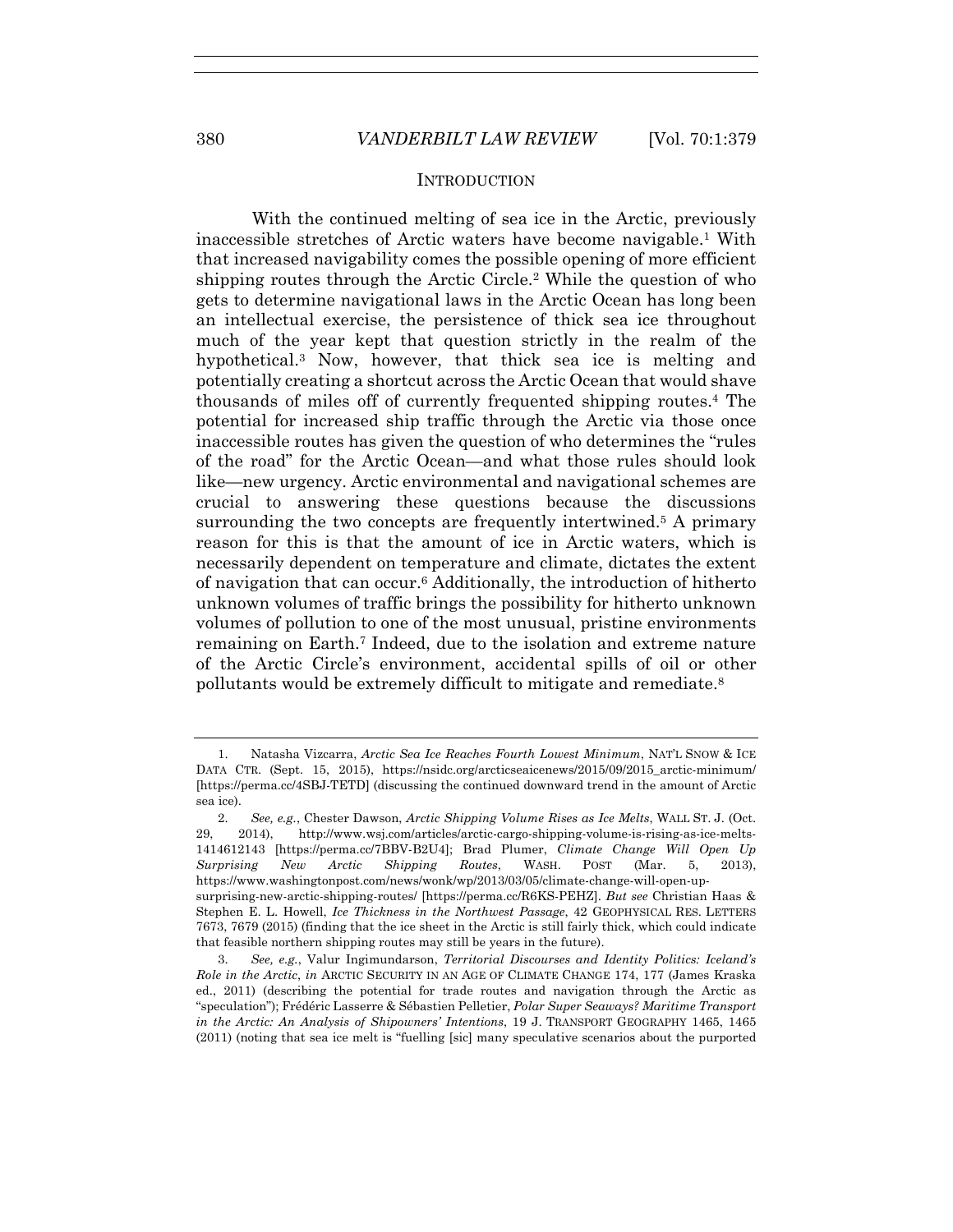Given these concerns, ensuring safety of navigation and protection of the environment are closely linked, and the conversation surrounding Arctic navigation and shipping routes necessarily requires some discussion of environmental impact.9 Unsurprisingly, the existing international legal framework regarding protection of the maritime environment, which includes the United Nations Convention on the Law of the Sea and the Polar Code, $10$  is frequently cited in discussions regarding Arctic navigational laws.11 The United Nations Convention

 5. *See, e.g.*, Int'l Maritime Org. [IMO], *International Code for Ships Operating in Polar Waters (Polar Code)*, at Preamble ¶ 5, MSC.385(94) (Nov. 21, 2014) [hereinafter Polar Code] ("The relationship between the [Polar Code's] additional safety measures and the protection of the environment is acknowledged as any safety measure taken to reduce the probability of an accident, will largely benefit the environment."); ARCTIC COUNCIL, ARCTIC MARINE SHIPPING ASSESSMENT 2009 REPORT 4 (2009) (providing an analysis of the current state of international Arctic navigational laws as they relate to shipping).

 6. *See, e.g.*, Dawson, *supra* note 2 (linking the rise in volume of traffic to the decrease in sea ice extent); Haas & Howell, *supra* note 2 (discussing thick sea ice as a reason why feasible Arctic shipping lanes may be years in the future).

 7. *See, e.g.*, *Arctic Shipping Issues*, NAT'L OCEANIC & ATMOSPHERIC ADMIN. OFF. OF GEN. COUNS., http://www.gc.noaa.gov/gcil\_arctic\_shipping.html (last visited Jan. 21, 2016) [https://perma.cc/Z54M-5PHE] (noting the pristine nature of the Arctic environment as well as its vulnerability to potential pollution caused by increased shipping traffic, such as oil spills and potential introduction of alien species via accidental or illegal discharge of bilge water, among other concerns).

 8. *See, e.g.*, *Threats to America's Arctic*, PEW CHARITABLE TRUSTS, http://www.pewtrusts.org/~/media/legacy/oceans\_north\_legacy/page\_attachments/pewthreatstoa mericasarctic.pdf (last visited Jan. 21, 2016) [https://perma.cc/9GW9-CT3E] (stating that "[n]o technology or infrastructure exists to effectively clean up an oil spill in icy Arctic waters, especially in winter when hazardous conditions could delay a response for weeks. A large spill in the Arctic is likely to linger in the ecosystem for decades with devastating consequences to Arctic peoples and the ecosystems on which they depend").

 9. *See, e.g.*, Polar Code, *supra* note 5, at Preamble ¶ 5 ("The relationship between the [Polar Code's] additional safety measures and the protection of the environment is acknowledged as any safety measure taken to reduce the probability of an accident, will largely benefit the environment.").

 10. United Nations Convention on the Law of the Sea, Dec. 10, 1982, 1833 U.N.T.S. 397 [hereinafter UNCLOS]; Polar Code, *supra* note 5.

 11. *See, e.g.*, UNCLOS, *supra* note 10; ARCTIC COUNCIL, *supra* note 5, at 4 (providing an analysis of the current state of international Arctic navigational laws as they relate to shipping, written by an Arctic Council working group that focuses on the preservation of the Arctic Ocean environment); Aldo Chircop, *International Arctic Shipping: Towards Scaling-Up of Marine Environment Protection*, *in* CHANGES IN THE ARCTIC ENVIRONMENT AND THE LAW OF THE SEA (Myron H. Nordquist, John Norton Moore, & Tomas H. Heidar eds. 2010) (examining the maritime regulatory framework and how it works to protect the Arctic marine environment); Ingvild Ulrikke

renewal of a 'cold war', [sic] or even an actual armed conflict, in the Arctic, for the control of ... its sea routes).

<sup>4.</sup> Paul Brown, *Arctic's Melting Ice Shrinks Shipping Routes*, CLIMATE NEWS NETWORK (Aug. 4, 2015), http://climatenewsnetwork.net/arctics-melting-ice-shrinks-shipping-routes/ [https://perma.cc/A2PV-X3YZ] (stating that Arctic ice melt is opening up the Northwest Passage, but noting that the Northern Sea Route will likely not be feasible for winter passage until approximately 2030).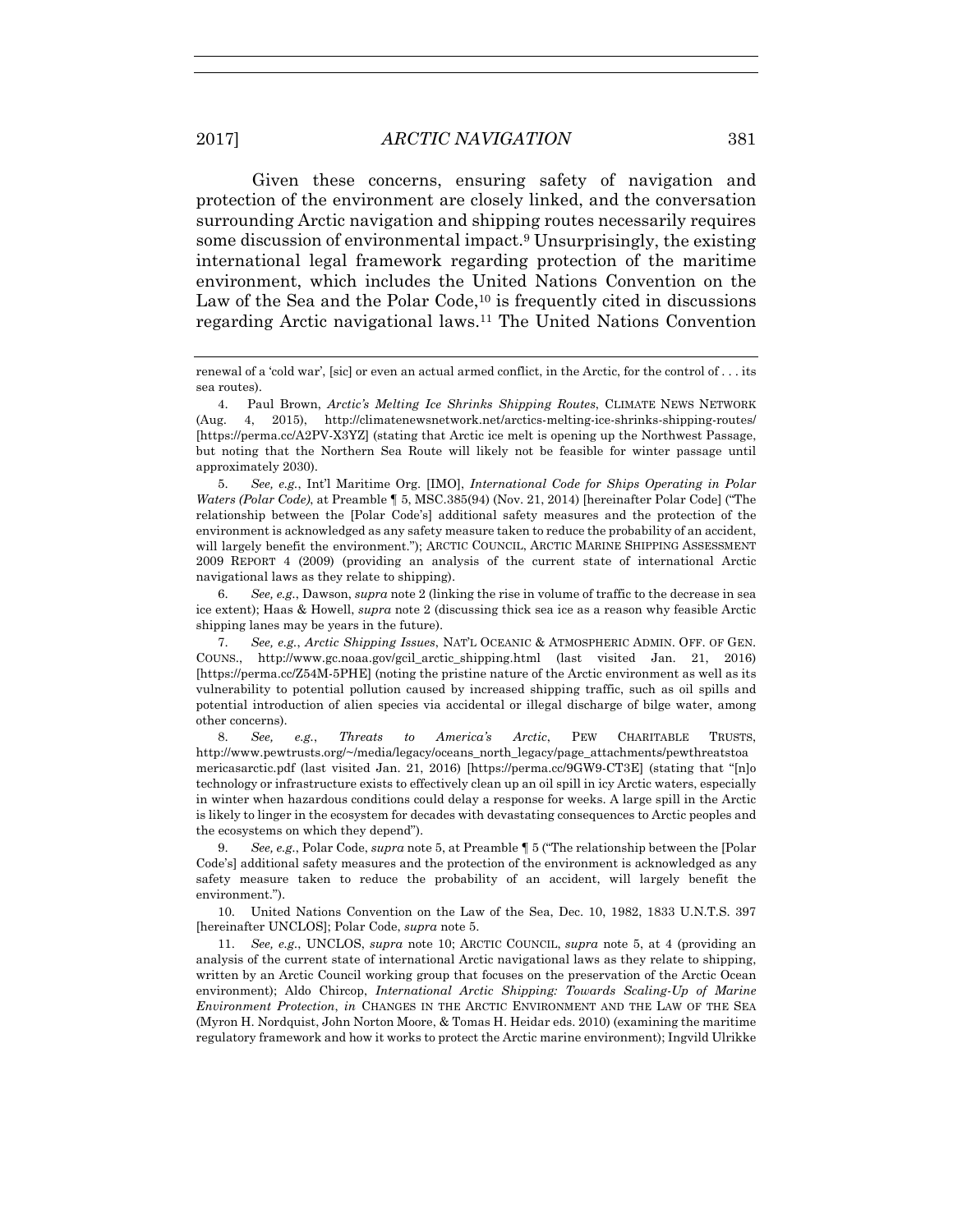on the Law of the Sea ("UNCLOS") is an international agreement that created a vague "due regard" standard for Arctic environmental and navigational laws,12 and the Polar Code is a very recently promulgated instrument that aims to provide a comprehensive set of Arctic shipping and environmental protection guidelines.13 However, due to UNCLOS's use of poorly defined phrases such as "due regard,"14 Arctic navigation laws passed by the Arctic Coastal States (Canada, Denmark,15 Norway, Russia, and the United States)16 are arguably inconsistent with the framework's intent, not to mention inconsistent with other nations' laws passed in response to the same framework.

This Note argues that to remedy those inconsistencies, the UNCLOS standard requiring that Arctic environmental laws have "due regard" for navigation should be interpreted in light of the Voyage Planning Requirements found in the Polar Code.<sup>17</sup> Specifically, this Note examines the Arctic navigation policies of three Arctic Coastal States (Russia, Canada, and the United States), the inconsistencies

- 12. UNCLOS, *supra* note 10.
- 13. Polar Code, *supra* note 5.
- 14. UNCLOS, *supra* note 10, at art. 234.

 15. While Greenland is sometimes listed as a separate Arctic Coastal State, it is an island that was a province of Denmark until 1979 and is now a Danish dependent territory, although one with limited rights of self-government. *Greenland Profile*, BBC NEWS (Feb. 19, 2015), http://www.bbc.com/news/world-europe-18249474 [https://perma.cc/4K52-FH35]. Many sources group Denmark and Greenland together when referring to the Arctic Coastal States, and that is the convention that will be followed in this Note. *See, e.g.*, *The Five Coastal States: Canada, Denmark/Greenland, Norway, Russia, and USA*, THE ARCTIC GOVERNANCE PROJECT, http://www.arcticgovernance.org/the-five-coastal-states-canada-denmarkgreenland-norway-

russia-and-usa.4612672-137746.html (last visited Jan. 21, 2016) [http://perma.cc/6V8B-PF8T] [hereinafter The Five Coastal States] (referring to "Denmark/Greenland" as one of the five Coastal States).

16. The Five Coastal States, *supra* note 15 (listing the Arctic Coastal States).

 17. For the full list of Voyage Planning Requirements, see Polar Code, *supra* note 5, at pt. I-A ch. 11, pt. I-B ch. 12. Any discussion regarding how to interpret multiple international treaties on the same or similar subjects would be incomplete without at least a mention of fragmentation, or the diversification and expansion of international law over time and the attendant complications. *See* Martti Koskimini (Chairman of the Int'l Law Comm'n Study Grp.), *Report of the Study Group on the Fragmentation of International Law: Difficulties Arising From the Diversification and Expansion of International Law*, ¶¶ 5–20, U.N. Doc. A/CN.4/L.682 (Apr. 13, 2006). The body of literature dealing with how international treaties ought to be interpreted in light of each other is far too broad to be thoroughly explored in this Note; however, the issue this Note addresses is an example of fragmentation, and the proposed solution is a way to resolve tension between two international treaties involving the same or similar subject matter—for example, UNCLOS and the Polar Code. For a more thorough and nuanced introduction to fragmentation as a phenomenon, see *id. See also* Harlan Grant Cohen, *Finding International Law, Part II: Our Fragmenting Legal Community*, 44 N.Y.U. J. INT'L L. & POL'Y 1049 (2012).

Jakobsen, *The Adequacy of the Law of the Sea and International Environmental Law to the Marine Arctic: Integrated Ocean Management and Shipping*, 22 MICH. ST. INT'L L. REV. 291 (discussing the state of current international shipping and environmental laws applicable to the Arctic).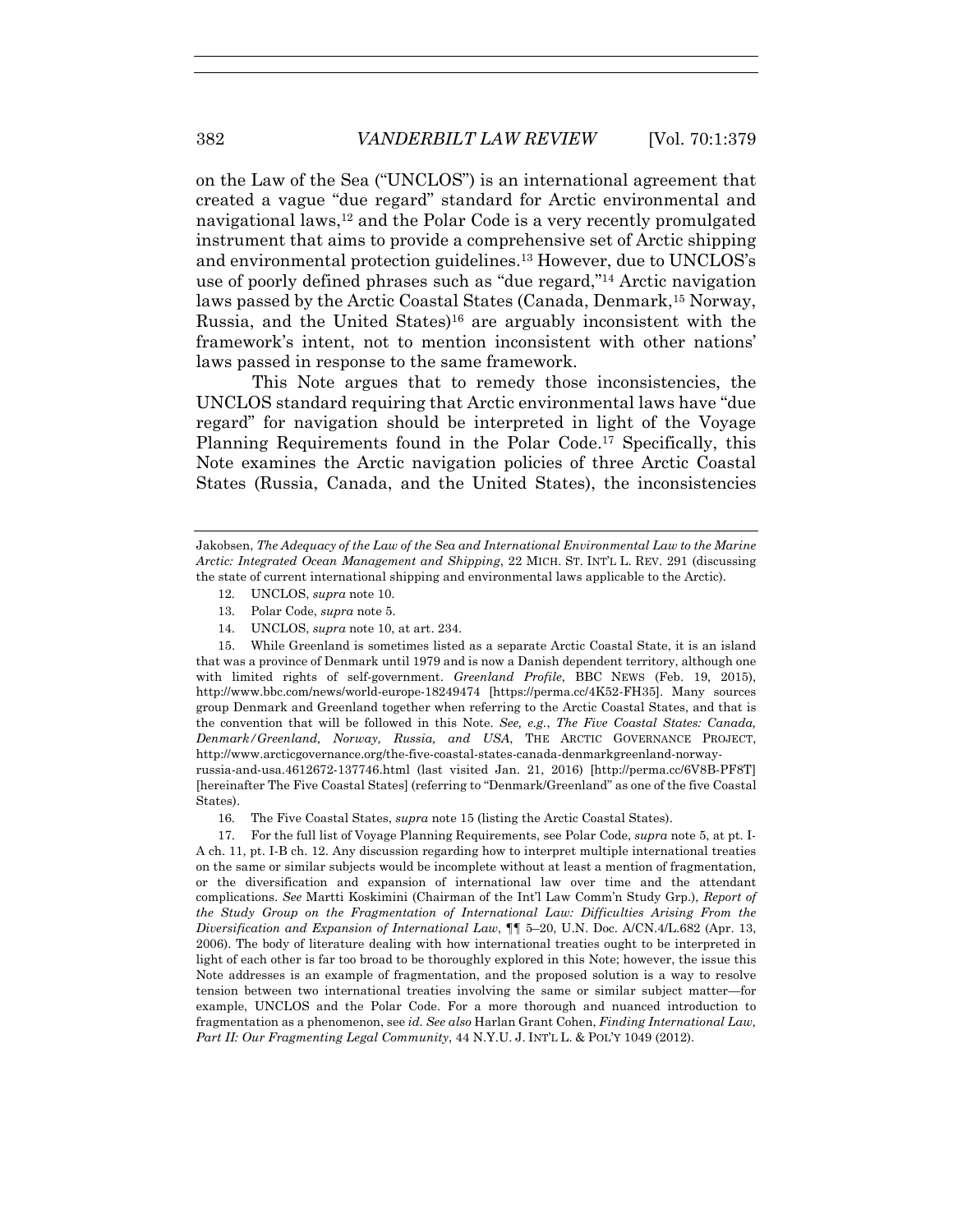between those policies and the international legal framework, and how those inconsistencies can be easily resolved by understanding "due regard" in Article 234 of UNCLOS to incorporate the Arctic navigational requirements found in the Polar Code. Part I provides an overview of the existing international framework for Arctic navigation. Part II analyzes how well (or poorly) the Russian, Canadian, and American Arctic navigational policies fit into the current international scheme created by UNCLOS and the Polar Code, and examines how inconsistent approaches to Arctic navigation could have far-reaching negative impacts. Part III posits that to avoid those dangers and tensions, "due regard" in UNCLOS Article 234 should be interpreted using the Voyage Planning requirements listed in the Polar Code's Voyage Planning chapter. Additionally, Part III proposes that reshaping Arctic navigational laws according to this interpretation of "due regard" would increase clarity among countries and increase efficiency in protecting the safety of the ships and crews navigating through the region. Lastly, this Note concludes that such an interpretation would help Arctic Coastal States protect the environment and the safety of individuals navigating the Arctic, as well as allow those States to maintain some level of autonomy and sovereignty.

I. BREAKING THE ICE: GETTING TO KNOW THE CURRENT INTERNATIONAL LEGAL FRAMEWORK FOR ARCTIC NAVIGATION

## *A. Relevant Nations: The Arctic States*

The primary nations in the discussion surrounding Arctic navigation laws are those geographically closest to the Arctic Ocean. While the Arctic Ocean is capped with a thick layer of sea ice that has historically limited navigation, the extent of that sea ice has been steadily declining since 1979.18 In 1996, representatives from Canada, Denmark, Finland, Iceland, Norway, Russia, Sweden, and the United States—the eight nations with the nearest geographic proximity to the

 <sup>18.</sup> *SOTC: Sea Ice*, NAT'L SNOW & ICE DATA CTR. (Nov. 2, 2015), https://nsidc.org/cryosphere/sotc/sea\_ice.html [https://perma.cc/3SWW-X77Q] (analyzing the state of the cryosphere). In the twenty-first century, the rate of sea ice melting increased alarmingly quickly, and the extent of Arctic sea ice in January 2016 was the lowest January extent ever recorded. Jane Beitler, *January Hits New Record Low in the Arctic*, NAT'L SNOW & ICE DATA CTR. (Feb. 4, 2016), https://nsidc.org/arcticseaicenews/2016/02/january-hits-new-record-low-in-thearctic/ [https://perma.cc/3W4M-JDQE] (noting January 2016 as a new record low in Arctic sea ice extent); Rebecca Lindsey, *Arctic Sea Ice*, NASA EARTH OBSERVATORY, http://earthobservatory.nasa.gov/Features/WorldOfChange/sea\_ice.php (last visited Jan. 19, 2016) [perma.cc/XW3F-6M3E] (noting the decline in Arctic sea ice).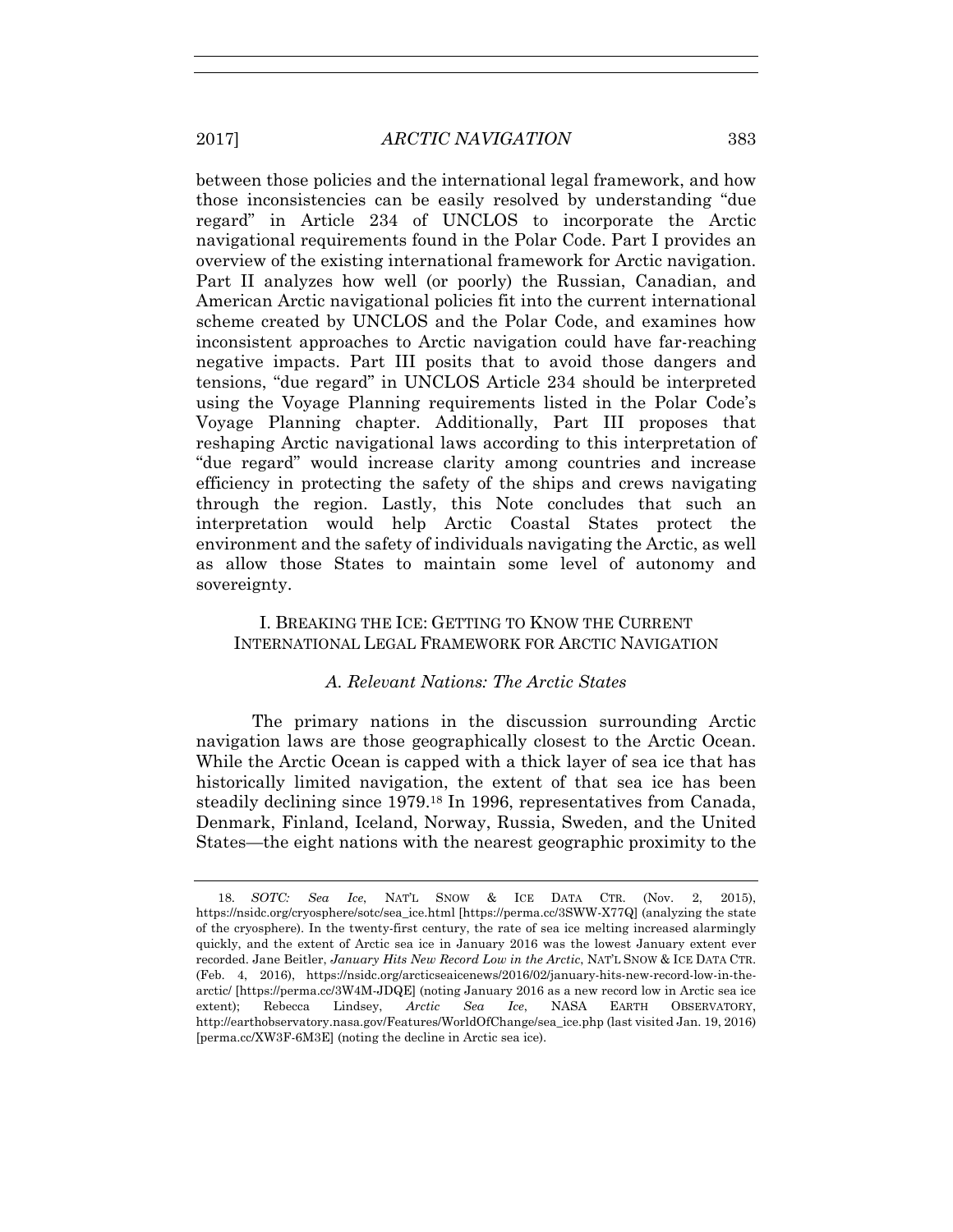Arctic Circle—met in Ottawa, Canada, to draw up the Declaration on the Establishment of the Arctic Council, also known as the "Ottawa Declaration."19

The Ottawa Declaration established the Arctic Council as an intergovernmental forum to promote discussion of and cooperation on Arctic issues and named the eight nations participating in the Arctic Council the "Arctic States."20 The Ottawa Declaration does not specifically mention adhering to UNCLOS. However, all of the Arctic Council nations have ratified UNCLOS except for the United States.<sup>21</sup> Additionally, all eight nations were previously part of a 1991 nonbinding environmental protection agreement called the Arctic Environmental Protection Strategy ("AEPS") that specifically emphasized the need for environmental protection measures consistent with UNCLOS.<sup>22</sup> Given that background, the principles of UNCLOS

 20. *Id.*; *The Arctic Council: A Backgrounder*, ARCTIC COUNCIL (May 20, 2015), http://www.arctic-council.org/index.php/en/about-us [https://perma.cc/NZ4X-FUSK]. The Ottawa Declaration also granted permanent participant status to certain nonprofit organizations representing indigenous Arctic peoples so that the indigenous inhabitants of the Arctic Coastal States would have a voice in the Arctic Council. *Id.* (listing the organizations of indigenous peoples taking part in the Arctic Council as permanent participants). In addition to providing for participation by indigenous peoples, the Ottawa Declaration allows non-Arctic States to apply for observer status, which allows those non-Arctic States to participate in working groups and contribute to the Council. *See* Steven Lee Myers, *Arctic Council Adds Six Nations as Observer States, Including China*, N.Y. TIMES (May 15, 2013), http://www.nytimes.com/2013/05/16/world/europe/arctic-council-adds-six-members-includingchina.html [https://perma.cc/T7C5-T93B] (discussing the addition of observer states as an indication of the growing global interest in the Arctic and allowing states outside the Arctic Circle to potentially influence the Council's decisionmaking process).

 21. The United States' failure to ratify UNCLOS is due to the structure of the Convention's deep seabed mining provisions. However, despite the fact that the United States has not ratified UNCLOS, it views UNCLOS as customary international law and abides by almost all of the provisions. *See, e.g.*, Ronald Reagan, President of the United States 1981–1989, Statement on United States Participation in the Third United Nations Conference on the Law of the Sea (Jan. 29, 1982) (stating that "most provisions of [UNCLOS] are acceptable and consistent with United States interests, [but] some major elements of the deep seabed mining regime are not acceptable"); Steven Groves, *Accession to the U.N. Convention on the Law of the Sea Is Unnecessary to Secure U.S. Navigational Rights and Freedoms*, Heritage Foundation (Aug. 24, 2011), http://www.heritage.org/research/reports/2011/08/accession-to-un-convention-law-of-the-sea-isunnecessary-to-secure-us-navigational-rights-freedoms [https://perma.cc/KY5U-BHWW] (noting that "[UNCLOS] merely codified and elaborated upon widely accepted principles of the customary international law of the sea").

 22. Arctic Environmental Protection Strategy at 33–34, June 14, 1991, 30 I.L.M. 1624 (noting the AEPS's goal of protecting the Arctic environment); Betsy Baker, *The Developing Regional Regime for the Marine Arctic*, *in* THE LAW OF THE SEA AND THE POLAR REGIONS: INTERACTIONS BETWEEN GLOBAL AND REGIONAL REGIMES 35, 38–39 (Erik J. Molenaar et al. eds., 2013) (discussing the foundation of the AEPS, its structure, and its mission); *Arctic Ocean Map and* 

 <sup>19.</sup> Arctic Council, *Declaration on the Establishment of the Arctic Council* (Sept. 19, 1996), https://oaarchive.arctic-council.org/bitstream/handle/11374/85/EDOCS-1752-v2- ACMMCA00\_Ottawa\_1996\_Founding\_Declaration.PDF?sequence=5&isAllowed=y [https://perma.cc/WK3G-ZA6U].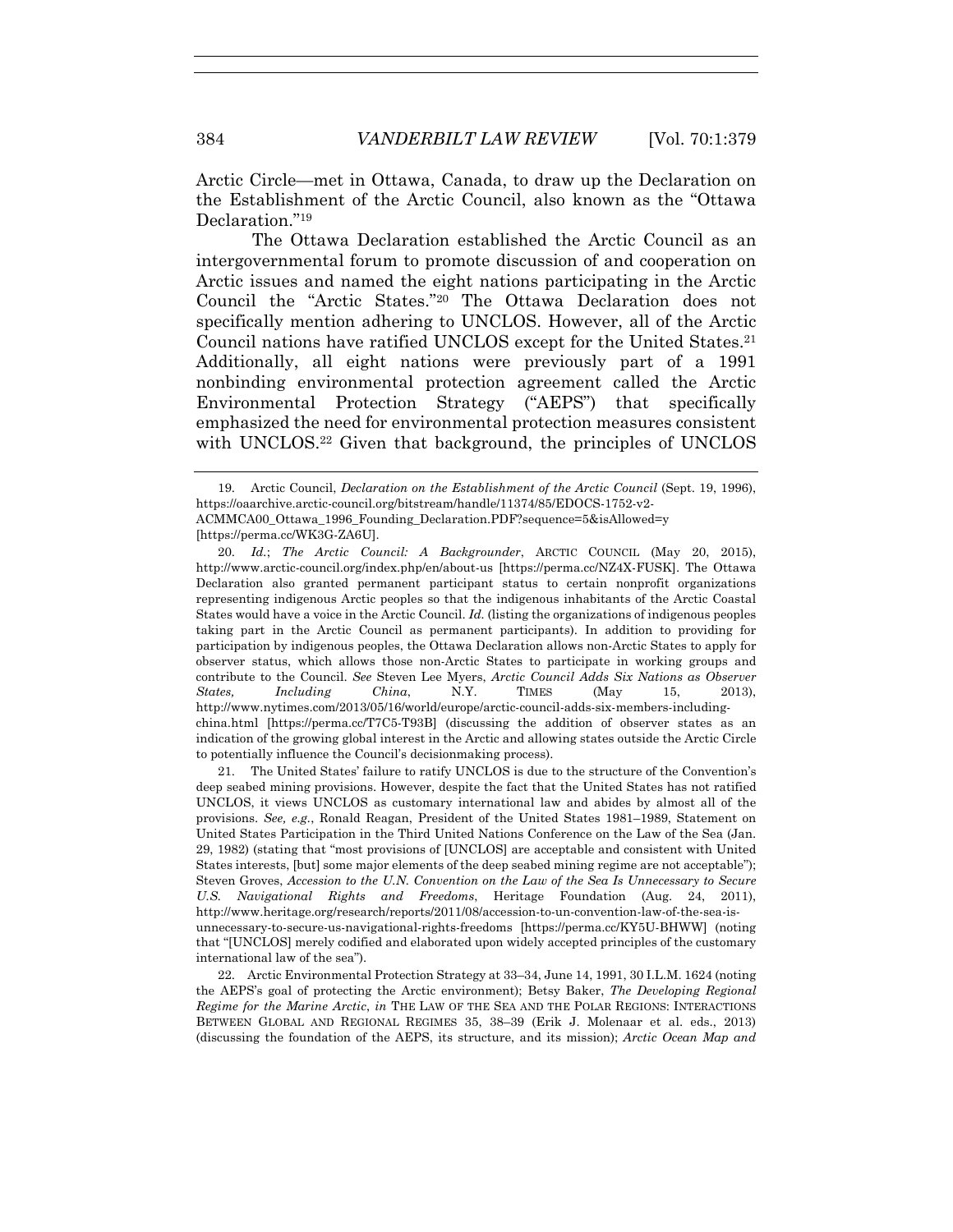were very likely a foundational principle in the coming together of these eight Arctic States.23

Of the eight Arctic States, five physically border the Arctic Ocean.24 Those five states are Canada, Denmark, Norway, Russia, and the United States.25 Although all five are part of the greater Arctic Council, they regard themselves as a separate subset within the Arctic Council due to the "unique position" to handle Arctic issues their proximity to the Arctic Ocean provides.26 This sentiment is most clearly demonstrated by the 2008 issuance of the Ilulissat Declaration, which came about in response to Russia's planting of a Russian flag on the ocean floor at the North Pole.27 Many news sources, countries, and politicians interpreted Russia's gesture as a power grab.28 In response, Canada, Denmark, Norway, Russia, and the United States came together in May 2008 at the Arctic Ocean Conference in Ilulissat, Greenland, to negotiate what became the Ilulissat Declaration.29 Finland, Iceland, and Sweden, the three Arctic States that do not physically border the Arctic Ocean, were not included in the Ilulissat conference, and the Ilulissat Declaration explicitly states that the "five Coastal States" are "in a unique position to address [Arctic] possibilities

24. The Five Coastal States, *supra* note 15.

25. *Id.*

26. Ilulissat Declaration, Arctic Ocean Conference of 27–29 May 2008, 48 I.L.M. 362, 362.

*Bathymetric Chart*, GEOLOGY.COM (2016), http://geology.com/world/arctic-ocean-map.shtml [https://perma.cc/W4DA-25LV] (labeling the eight nations nearest the North Pole).

 <sup>23.</sup> *See* Arctic Environmental Protection Strategy, *supra* note 22, at 33–34 (noting the AEPS's goal of protecting the Arctic environment and commitment to consistency with UNCLOS); Baker, *supra* note 22, at 38–39 (discussing the foundation of the AEPS and the importance AEPS placed on adhering to UNCLOS); *Chronological Lists of Ratifications of, Accessions and Successions to the Convention and the Related Agreements*, UNITED NATIONS DIVISION FOR OCEAN AFF. & THE LAW OF THE SEA (June 23, 2016), http://www.un.org/depts/los/reference\_files/chronological\_lists\_of\_ratifications.htm [https://perma.cc/JCP7-XSZK] [hereinafter Chronological Lists] (listing the nations that ratified UNCLOS in the order of ratification).

 <sup>27.</sup> *See id.*; Tom Parfitt, *Russia Plants Flag on North Pole Seabed*, THE GUARDIAN (Aug. 2, 2007), http://www.theguardian.com/world/2007/aug/02/russia.arctic [https://perma.cc/3E9V-BJ4C].

 <sup>28.</sup> Parfitt, *supra* note 27 (stating that with the planting of the Russian flag on the seabed of the North Pole, "Russia symbolically staked its claim to billions of dollars worth of oil and gas reserves in the Arctic Ocean," but also noting the "ridicule and scepticism" the gesture prompted among other Arctic Coastal States such as Canada); *Russia Makes Renewed Bid for Contentious Arctic Regions*, BBC NEWS (Aug. 4, 2015), http://www.bbc.com/news/world-europe-33777492 [https://perma.cc/H375-DFU6] (noting Russia's 2007 actions and describing their renewed attempts to stake a similar claim as an attempt to get the United Nations to recognize Russia's claim to the Arctic continental shelf, a claim which has been rejected by the other Arctic Coastal States).

 <sup>29.</sup> Ilulissat Declaration, *supra* note 26; Baker, *supra* note 22, at 38–39 (describing the Ilulissat Declaration as a response to the outcry over Russia's planting of a flag on the ocean floor below the North Pole).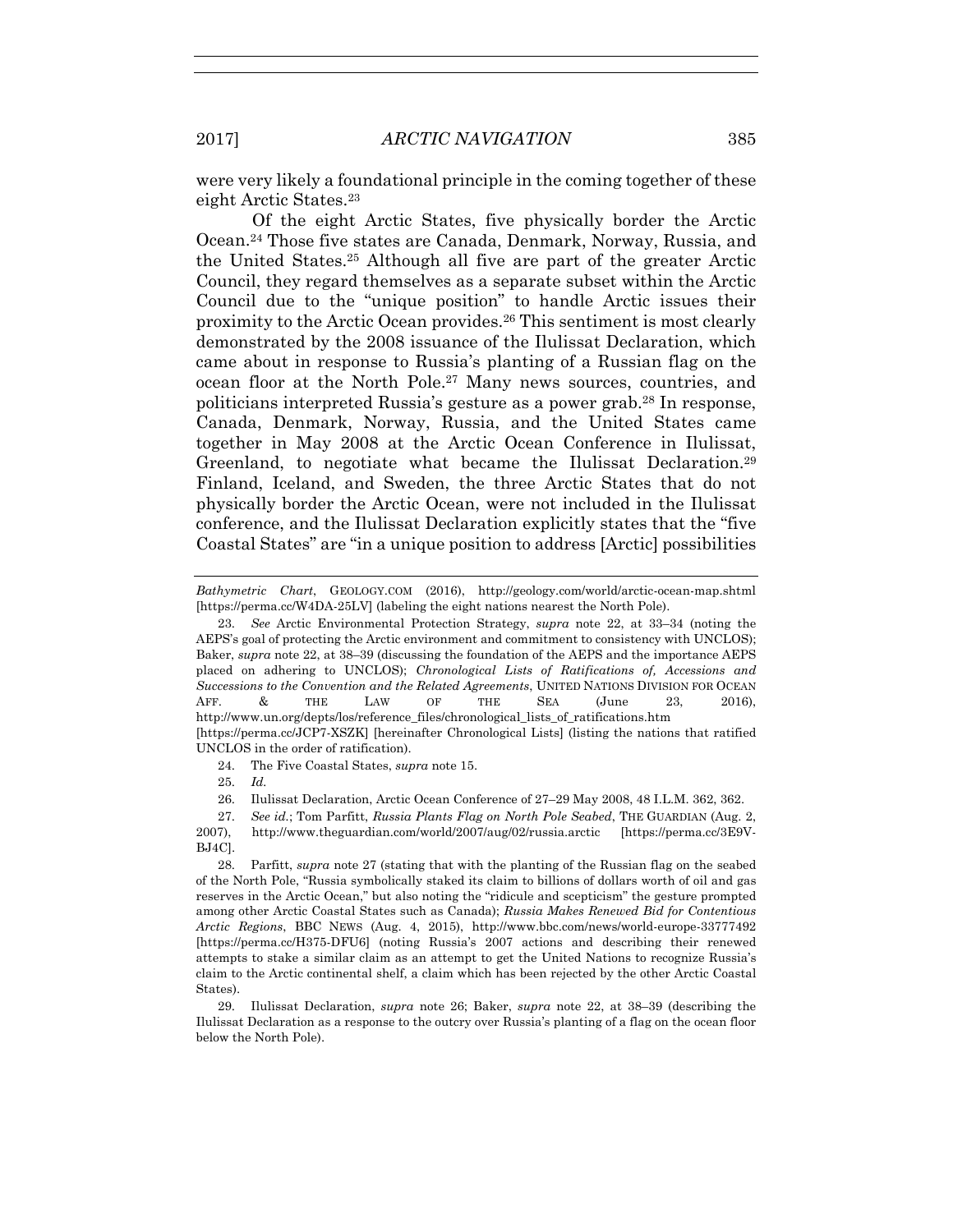and challenges."30 In addition to distinguishing the five Coastal Arctic States, the Ilulissat Declaration stated that the Coastal States have a continued commitment to UNCLOS, will work together within the bounds of current laws to protect and preserve the marine environment, and "see no need to develop a new comprehensive international legal regime to govern the Arctic Ocean."31

This public declaration that the five Arctic Coastal States see themselves as a separate entity within the Arctic Council drew criticism from Iceland, Finland, and Sweden—the three members of the Arctic Council excluded from the Arctic Ocean Conference and Ilulissat Declaration.32 The excluded non-Coastal States have criticized the Ilulissat Declaration's implied distinction between the "unique[ly] position[ed]" Coastal States and the non-Coastal States.33 The Swedish government, for example, has stated that the Arctic Council as a whole should discuss Arctic issues to ensure that the concerns of the non-Coastal States and indigenous peoples are not overlooked.34 Nevertheless, the overall goals, viewpoint, and emphasis on compliance with UNCLOS articulated in the Ilulissat Declaration by the five Arctic Coastal States do not appear to have any drastic differences from the stances articulated by the three non-Coastal Arctic States.35 This implies that despite the apparent fractioning of the Arctic States into Coastal and non-Coastal States, the Arctic States as a group have similar priorities and goals for the Arctic region and a willingness—at

 <sup>30.</sup> Ilulissat Declaration, *supra* note 26.

 <sup>31.</sup> *Id.*

 <sup>32.</sup> *See, e.g.*, Greg Poelzer & Gary N. Wilson, *Governance in the Arctic: Political Systems and Geopolitics*, *in* ARCTIC HUMAN DEVELOPMENT REPORT: REGIONAL PROCESSES & GLOBAL LINKAGES 185, 206 (Joan Nymand Larsen & Gail Fondahl eds., 2014) (noting that the Arctic Coastal States have "come under criticism from non-coastal Arctic states . . . who feel that pan-Arctic issues should be discussed by the wider Arctic Council").

 <sup>33.</sup> Ilulissat Declaration, *supra* note 26.

 <sup>34.</sup> *Id.*; *see also* Baker, *supra* note 22, at 38–39 (describing the negative reaction from Sweden, Finland, and Iceland to news of being excluded from the conference which led to the Ilulissat Declaration). Indigenous populations were not invited to participate in the Arctic Ocean Conference, had no input into the contents of the Ilulissat Declaration, and none have signed on to the Declaration, creating further concerns about representation. Julia Rotondo, *Ilulissat Declaration: Legal Regimes to the Rescue?*, ICE CASE STUDIES (Dec. 13, 2010), http://www1.american.edu/ted/ice/Ilulissat.html [https://perma.cc/7J4X-GFP4].

 <sup>35.</sup> Baker, *supra* note 22, at 38–39 (noting that the backlash from the three excluded States is surprising given the similarities in national Arctic policies between Arctic Coastal States and the rest of the Arctic Council States); Lassi Heininen, *Arctic Strategies and Policies: Inventory and Comparative Study* 67–76 (2012), http://www.rha.is/static/files/NRF/Publications/arctic\_strategies\_7th\_draft\_new\_20120428.pdf [https://perma.cc/2WBL-LA8G] (comparing the objectives and priorities listed in the Arctic policies of the eight Arctic Council Nations and concluding "that there are many commonalities between the current list of indicators on the priorities and objectives of national strategies and state policies [in the Arctic]").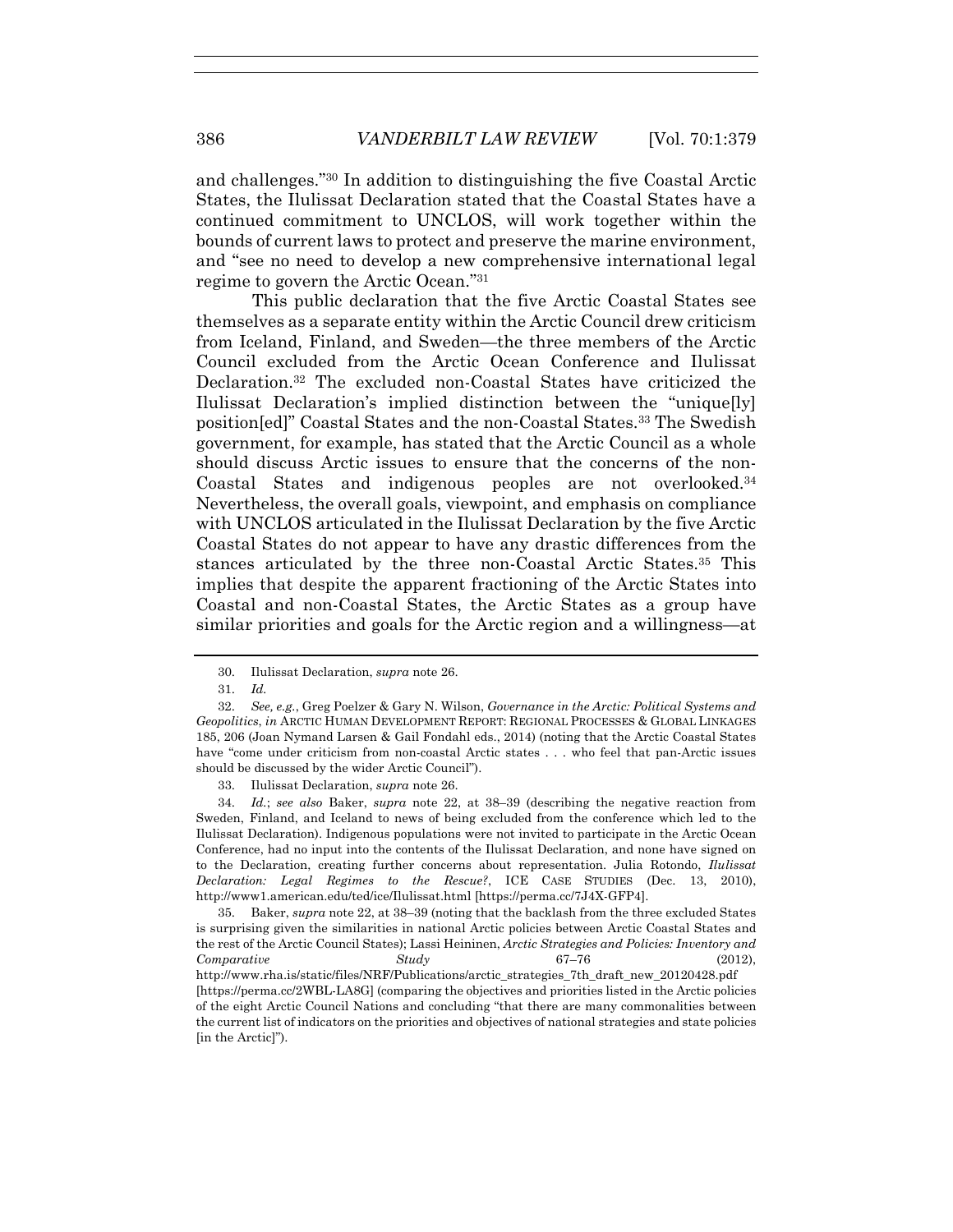least on paper—to work within the existing international legal framework.

# *B. The International Legal Framework: UNCLOS and the Polar Code*

The international legal framework governing international maritime law, safety, and environmental protection consists of UNCLOS and the Polar Code, the two main international agreements that touch on international Arctic navigational laws.36 UNCLOS, adopted in 1982, represents an evolution of the historical understanding of maritime jurisdiction and navigational rights. $37$ Historically, jurisdiction over the ocean was defined by the freedom-ofthe-seas doctrine, a principle that limited each nation's territorial ocean rights to a swath of sea extending a few miles past its shore.38 As time passed, however, nations became more interested in expanding their territory and exploiting the seas: coastal states wanted access to the ocean's natural resources, and naval states wanted freedom of the seas and the ability to navigate as they pleased.39 By the mid-twentieth century, many nations had greatly expanded their territorial claims.40 That expansion created tension and exacerbated rivalries as nations strove to capture as much territory and as many resources as possible, resulting in inconsistent national laws regarding navigation and disposition of resources.41 In an attempt to create a standardized law to replace the patchwork of national offshore territorial claims, the United Nations held its first United Nations Conference on the Law of the Sea in 1956.42

- 41. *Id.*
- 42. *Id.*

 <sup>36.</sup> The Polar Code, a legally binding version of the IMO's 2009 shipping guidelines, had its safety measures adopted in November 2014 and the remaining environmental protection measures in May 2015; the Polar Code went into force on January 1, 2017. *Shipping in Polar Waters: Adoption of an International Code of Safety for Ships Operating in Polar Waters (Polar Code)*, INT'L MAR. ORG. (2016), http://www.imo.org/en/MediaCentre/HotTopics/polar/Pages/default.aspx [perma.cc/Y6RC-TMTV] [hereinafter Adoption of a Polar Code].

 <sup>37.</sup> *See The United Nations Convention on the Law of the Sea (A Historical Perspective)*, UNITED NATIONS DIVISION FOR OCEAN AFFS. & THE LAW OF THE SEA (2012) http://www.un.org/depts/los/convention\_agreements/convention\_historical\_perspective.htm [https://perma.cc/MA76-VTMV] [hereinafter UNCLOS Historical Perspective] (describing how UNCLOS standardized the extent of national jurisdiction and provided overarching regulation for "all aspects of the resources of the sea and uses of the ocean . . . [to] bring a stable order" to the laws of the sea); *see also* ARCTIC COUNCIL, *supra* note 5, at 4 (stating that "[t]here are no uniform, international standards for ice navigators . . . in polar conditions").

<sup>38</sup>*.* UNCLOS Historical Perspective, *supra* note 37.

 <sup>39.</sup> *Id.*

 <sup>40.</sup> *Id.*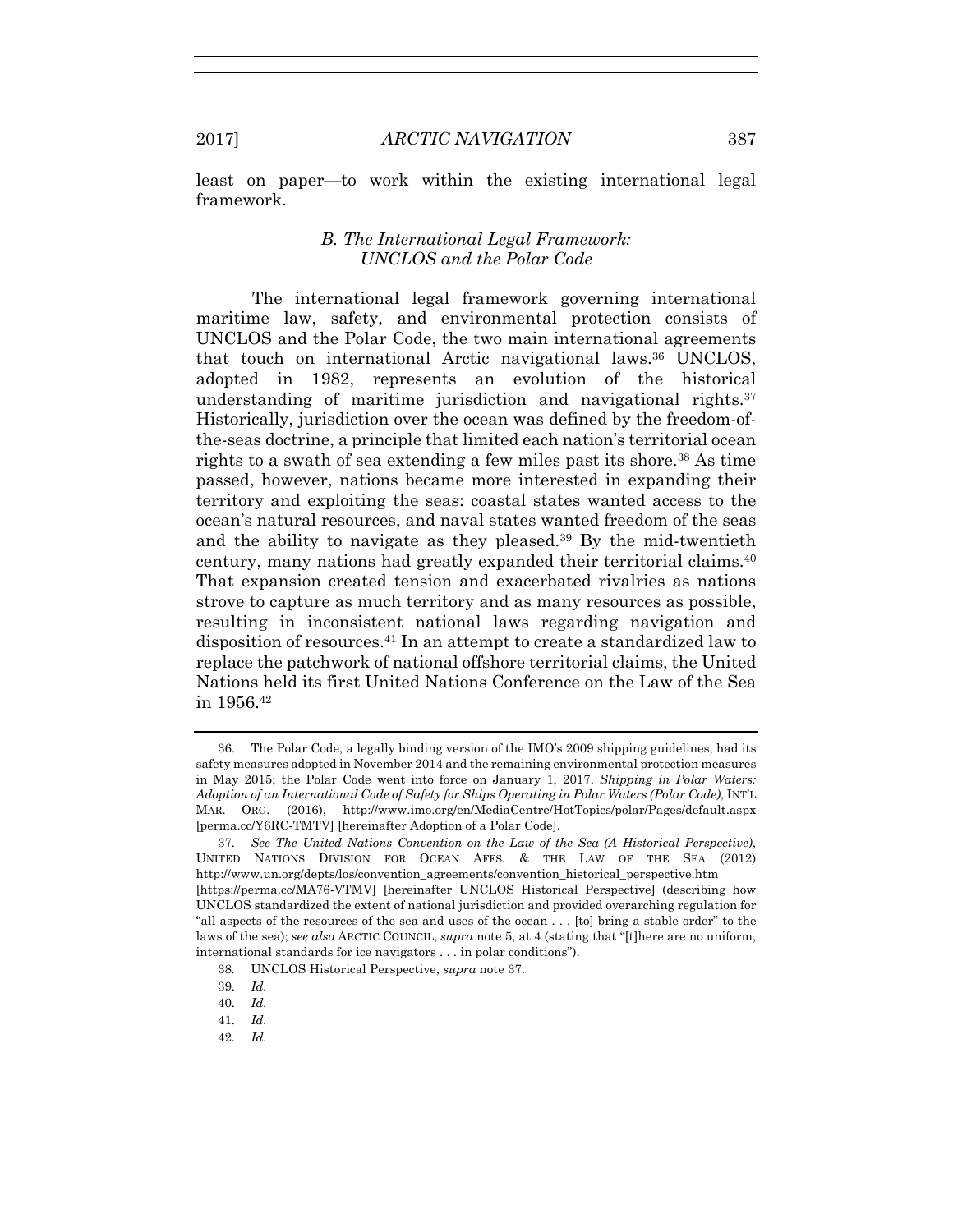That first conference of United Nations members resulted in four separate conventions, or "formal multilateral treaties with a broad number of parties."43 Those four conventions were finalized in 1958 but did not mark the end of international maritime law's evolution.44 A second United Nations Conference on the Law of the Sea in 1960 failed to result in any new conventions or a compilation of the conventions from the first conference.45 The third and final United Nations Conference on the Law of the Sea, convened in 1973, was more successful and ended in 1982 with the adoption of the United Nations Convention on the Law of the Sea ("UNCLOS").46 UNCLOS entered into effect in 1994 and contained provisions regarding navigational rights, territorial sea limits, economic jurisdiction, conservation of marine resources, protection of the marine environment, and a binding dispute settlement procedure, among others.<sup>47</sup> UNCLOS has been signed by each of the Arctic Council nations and ratified by all the Arctic Council nations except for the United States.48

UNCLOS was intended to create a standard framework for international maritime law that would result in a consistent global law of the sea and relatively uniform national maritime laws.49 In addition to prescribing universal international laws for such diverse bodies of water as the high seas, straits, and enclosed or semi-enclosed seas,<sup>50</sup> UNCLOS gives the Arctic Coastal States sovereignty in their "territorial seas," the band of ocean extending up to twelve nautical miles from the country's shore.51 UNCLOS also gives the Arctic Coastal States jurisdiction to prescribe and enforce environmental laws in their

45. *See Background to UNCLOS*, *supra* note 44.

50. UNCLOS, *supra* note 10, pts. III, VII, IX.

 <sup>43.</sup> Treaty Section of the Office of Legal Affairs, *Treaty Handbook*, UNITED NATIONS 64 (2012), https://treaties.un.org/doc/source/publications/THB/English.pdf [https://perma.cc/ANG2- KZXK].

 <sup>44.</sup> *Background to UNCLOS*, GRID-ARENDAL (2014), http://www.continentalshelf.org/about/1143.aspx [https://perma.cc/2TC5-7KPM] (listing the four treaties that came out of that first convention: the Convention on the Territorial Sea and Contiguous Zone, the Convention on the High Seas, the Convention on Fishing and Conservation of the Living Resources of the High Seas, and the Convention on the Continental Shelf); UNCLOS Historical Perspective, *supra* note 37.

 <sup>46.</sup> *Id.*

 <sup>47.</sup> *Id.*

 <sup>48.</sup> For a discussion of the United States' reasoning for not ratifying UNCLOS, see *supra*  note 21 and accompanying text. *See also* Chronological Lists, *supra* note 23.

 <sup>49.</sup> UNCLOS Historical Perspective, *supra* note 37.

 <sup>51.</sup> *Id.* arts. 2–5 (granting nations jurisdiction in their territorial seas and defining the limits of the territorial sea).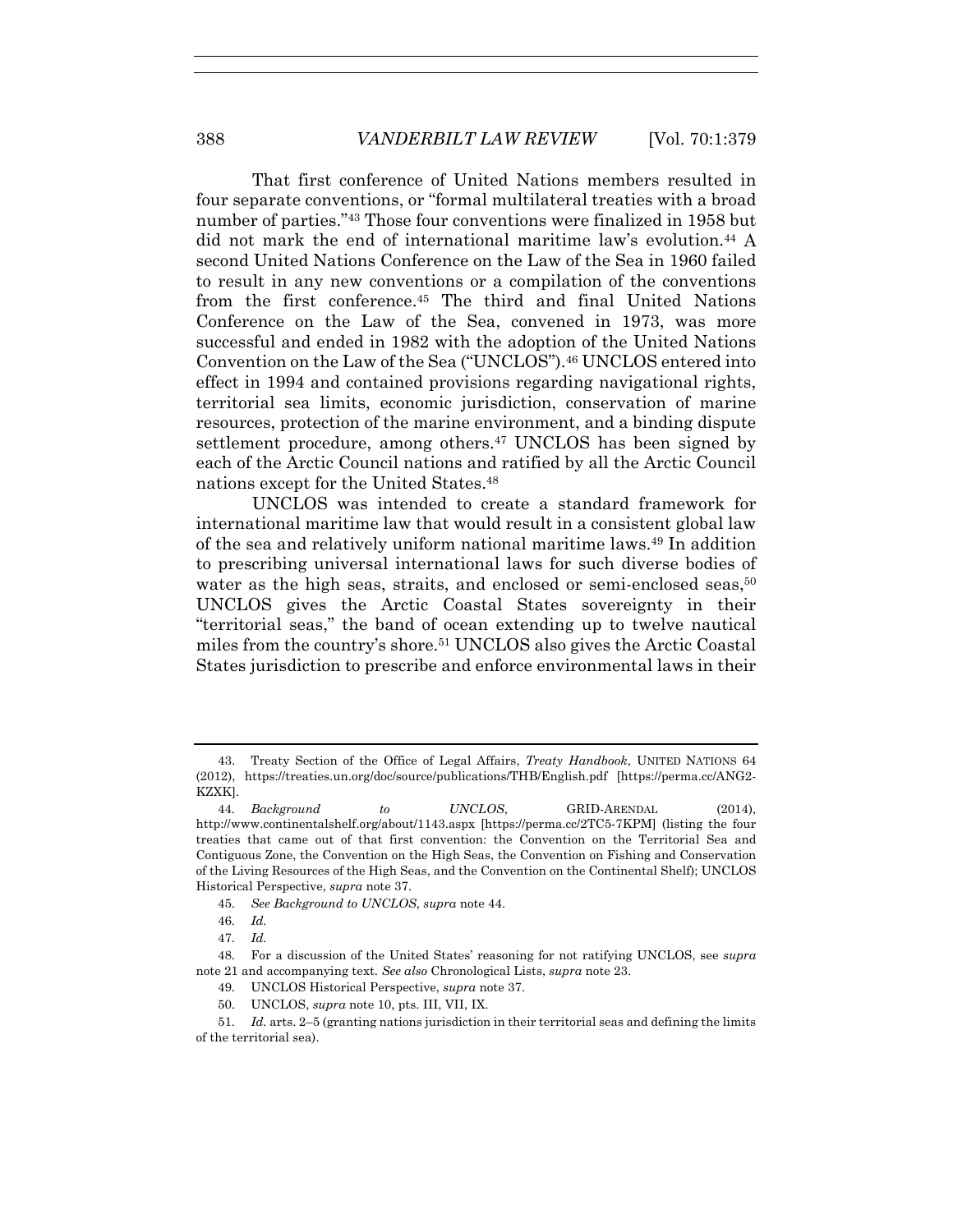exclusive economic zone ("EEZ"), the stretch of ocean extending up to 200 nautical miles beyond the end of the territorial sea.52

Specifically, UNCLOS Article 234 provides Arctic Coastal States with the sovereignty to craft laws regarding the "prevention, reduction and control of marine pollution from vessels in ice-covered areas within the limits of the exclusive economic zone" provided that the laws crafted by Coastal States give "*due regard*" to navigation.53 "Due regard" is not clearly defined anywhere in UNCLOS, and that ambiguity makes Article 234 open to interpretation.<sup>54</sup> This lack of clarity has resulted in a patchwork of conflicting Arctic navigational and environmental laws, and there is no clear way to determine whether a national law is consistent with the international legal framework.55

Although Article 234 of UNCLOS relates to the adoption and enforcement of marine environment protection laws for ice-covered areas, it is frequently mentioned in discussions of Arctic navigation as a result of the connection between increased navigation and increased potential for pollution and accidental spills.56 Specifically, UNCLOS Article 234 gives Coastal States

the right to adopt and enforce non-discriminatory laws and regulations for the prevention, reduction and control of marine pollution from vessels in ice-covered areas within the limits of the exclusive economic zone . . . . *Such laws and regulations shall have due regard to navigation* and the protection and preservation of the marine environment based on the best available scientific evidence.<sup>57</sup>

 52. *Id.* arts. 55–57 (defining the jurisdiction and rights of nations in their EEZ and defining the breadth of the EEZ).

53. *Id.* art. 234 (emphasis added).

54. *Id.*

 55. *See infra* Sections II.A, II.B, and II.C (discussion of the Arctic policies of Russia, Canada, and the United States, respectively).

56. *See supra* Introduction.

 57. UNCLOS, *supra* note 10, at art. 234 (emphasis added). It is important to note that Article 234 provides a standard rather than a rule for what types of national laws and regulations are appropriate under UNCLOS. One way to conceptualize the difference between the two is the extent to which the law must be interpreted in order to determine if a violation has occurred: standards provide a guideline and therefore require a higher level of interpretation in order to determine whether there has been a violation, while rules lay out what specifically constitutes a violation and so require little—if any—interpretation. *See* Louis Kaplow, *Rules Versus Standards: An Economic Analysis*, 42 DUKE L.J. 557, 560 (1992). Standards tend to save time and transaction costs initially, as they are less specific and therefore require less negotiation than rules, but they create greater transaction costs down the line, as they require interpretation. *See id.* at 577. Rules, on the other hand, are more expensive to promulgate given their specificity, but enforcement costs are much lower. *Id.* Given the extensive international negotiations that went into forming UNCLOS, it is unsurprising that it uses standards; however, given the interpretation required by standards, it is also unsurprising that different and potentially inconsistent interpretations exist. *See infra* Part II.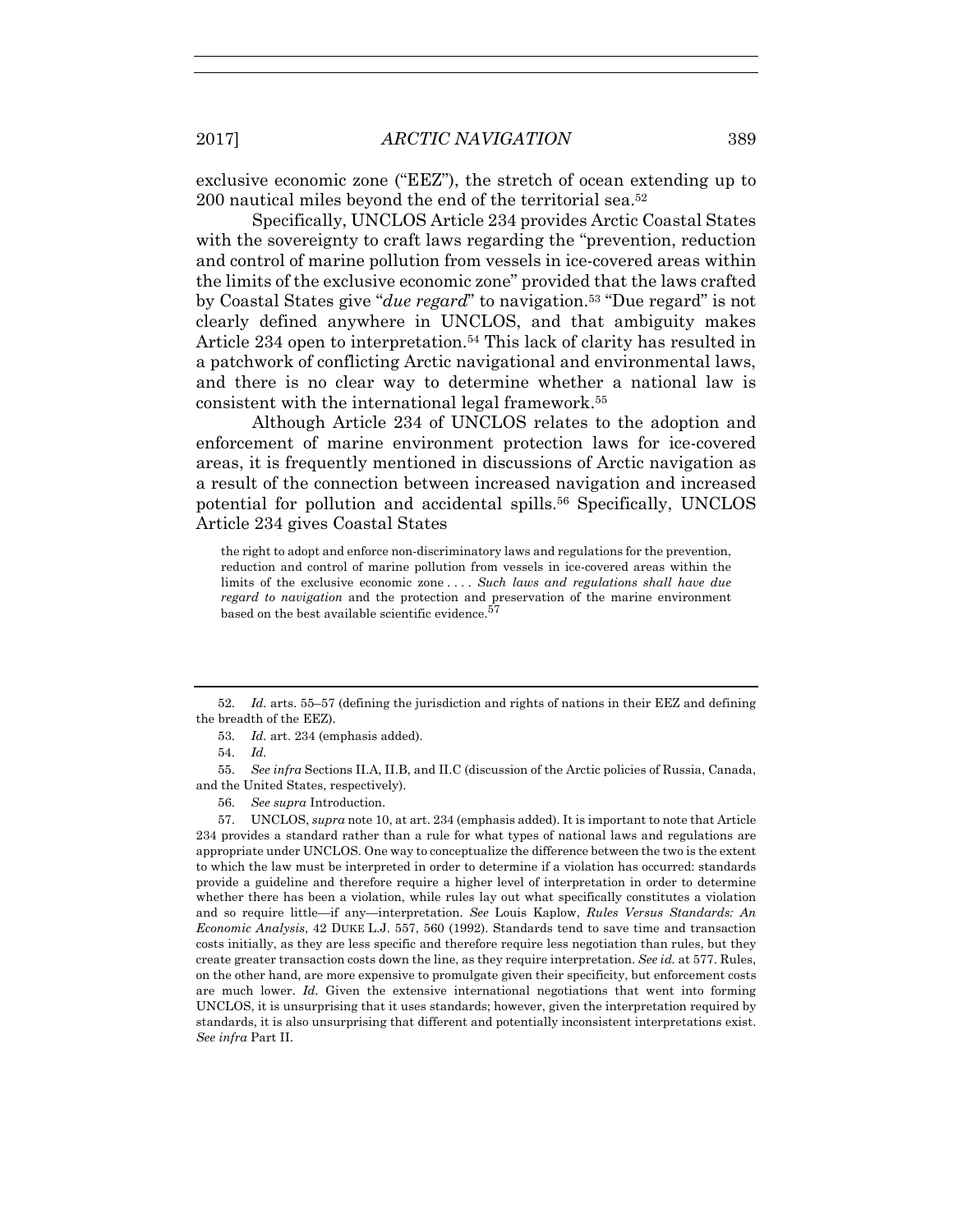Focusing on that "due regard" requirement, "due regard" is not specifically defined elsewhere in UNCLOS but can be interpreted as a requirement that Coastal States avoid limiting or curtailing navigation that occurs within the boundaries of their EEZs barring an overriding environmental concern.58 This makes sense given the unique nature of the Arctic environment (e.g., extreme cold temperatures, animal life found nowhere else on earth) and the unique concerns affecting the Arctic environment (e.g., climate change leading to melting sea ice, level of difficulty involved in remediating environmental contamination in extreme temperatures).<sup>59</sup> For example, "due regard" acting as an instruction for nations to respect the navigational needs of ships proceeding through their EEZs is compatible with the sections in UNCLOS regarding innocent passage, which give foreign ships the right to proceed through the waters of other states so long as their passage is expeditious and does not threaten the Coastal State's national security.60 The consistency that such an interpretation of "due regard" lends to UNCLOS is also desirable, especially when the goal is a legal framework to guide national Arctic navigation laws.

Additionally, UNCLOS gives all nations the right of innocent passage through territorial seas, $61$  which means that ships may cross a territorial sea so long as their passage is "continuous and expeditious," they do not enter internal waters or call at a port outside internal waters, and they do not threaten the security of the nation through whose territorial sea they are passing.<sup>62</sup> Coastal States have the freedom to adopt several different types of laws in their territorial seas.63 Such laws include safety and maritime traffic laws; laws protecting any facilities, installations, pipelines, or cables in their territorial sea; environmental protection and conservation laws; and marine scientific laws, among others.<sup>64</sup> However, Coastal States cannot

- 61. *Id.* § 3, subsec. A.
- 62. *Id.* arts. 17–19.
- 63. *Id.* art. 21.
- 64. *Id.*

 <sup>58.</sup> Lee Clark, *Canada's Oversight of Arctic Shipping: The Need for Reform*, 33 TUL. MAR. L.J. 79, 90 (2008) (citing Budislav Vukas, *United Nations Convention on the Law of the Sea and the Polar Marine Environment*, *in* PROTECTING THE POLAR MARINE ENVIRONMENT: LAW AND POLICY FOR POLLUTION PREVENTION 34, 53 (Davor Vidas ed., 2000)).

 <sup>59.</sup> *See, e.g.*, *Ice Navigation in Canadian Waters*, CANADIAN COAST GUARD 81–83 (Aug. 2012), http://www.ccg-gcc.gc.ca/folios/00913/docs/ice-navigation-dans-les-galces-eng.pdf [https://perma.cc/2PAH-9JQU] (listing Arctic navigational hazards that include collisions with ice; adverse environmental conditions such as low temperature, snow, and high winds; and accumulation of ice on vessels); *Arctic*, NAT'L WILDLIFE FED'N, https://www.nwf.org/Wildlife/Wild-Places/Arctic.aspx (last visited Jan. 21, 2016) [https://perma.cc/6CQ8-YJLV] (discussing Arctic wildlife and the unique threats to that wildlife).

 <sup>60.</sup> UNCLOS, *supra* note 10, pt. II, § 3.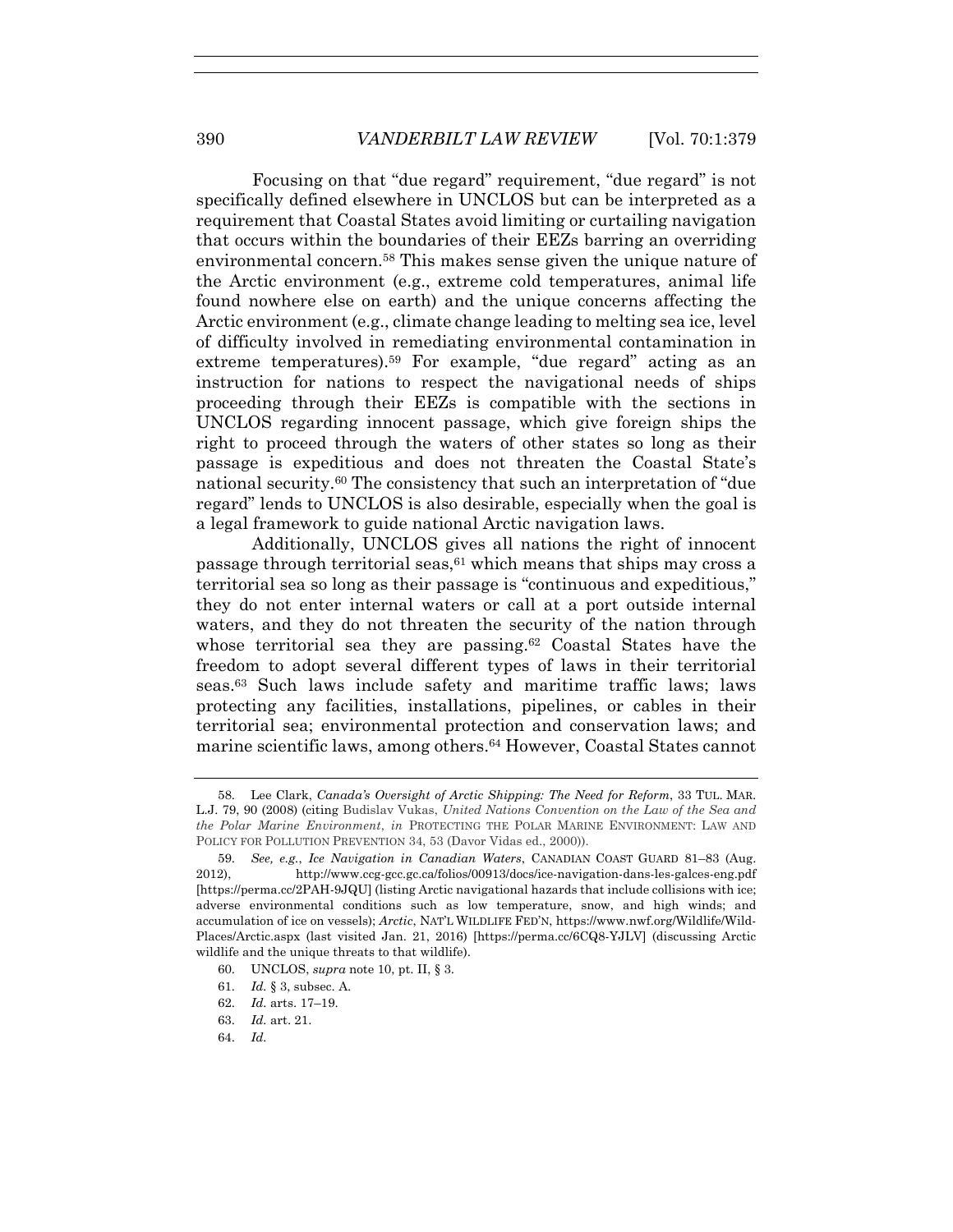hamper the innocent passage of foreign ships through their territorial sea; impose requirements that essentially deny or impair innocent passage; or discriminate against ships based on whose ships they are, whose cargo they are carrying, and where they are going.<sup>65</sup> Once a ship is in a nation's EEZ, as opposed to its territorial sea, the ship enjoys even more freedom: UNCLOS Articles 58 and 87 grant ships freedom of navigation through both the EEZ and the high sea, which is the zone beyond the EEZ.66

Beyond establishing innocent passage and other navigational rights, UNCLOS also provided for resolution of disputes between member states by establishing the International Tribunal for the Law of the Sea  $("ITLOS")$ ,  $67$  which is an independent judicial body that arbitrates disputes springing from the interpretation and application of UNCLOS.68 Suits regarding the consistency of national maritime laws stemming from UNCLOS are properly heard and arbitrated by ITLOS.69

Another important component of the international Arctic navigation law framework is the Polar Code, which is a more recent addition to the international legal framework. The Polar Code grew out of the International Maritime Organization's ["IMO's"] 2009 safety guidelines for polar waters, and came into force on January 1,  $2017$ <sup>70</sup> The IMO is a specialized agency of the United Nations that sets global standards for safety and security of shipping as well as environmental protection.71 There are 171 member states in the IMO, and all eight of the Arctic States are members.72 The IMO intended the Polar Code to provide a comprehensive set of mandatory guidelines for all shipping

 <sup>65.</sup> *Id.* art. 24.

 <sup>66.</sup> *Id.* arts. 58, 87. The high seas are "all parts of the sea that are not included in the exclusive economic zone, in the territorial sea or in the internal waters of a State, or in the archipelagic waters of an archipelagic State." *Id.* art. 86. However, while both the EEZ and high seas confer freedom of navigation on ships of all states, the rights of the Coastal State differ in the two zones: no State may exercise sovereignty over the high seas and each nation must exercise their freedom of navigation with "due regard for the interests of other States in their exercise of the freedom of the high seas," while Coastal States may exercise sovereignty in their EEZs regarding the exploring, exploiting, conserving, and managing of natural resources. *Id.* arts. 56, 87.

 <sup>67.</sup> *The Tribunal*, INT'L TRIBUNAL FOR THE LAW OF THE SEA, https://www.itlos.org/en/thetribunal/ (last visited Feb. 29, 2016) [https://perma.cc/94VC-K9C6].

 <sup>68.</sup> *Id.*

 <sup>69.</sup> *Id.* 

 <sup>70.</sup> Adoption of a Polar Code, *supra* note 36.

 <sup>71.</sup> *Introduction to IMO*, INT'L MAR. ORG. (2016), http://www.imo.org/en/About/Pages/Default.aspx [https://perma.cc/7NMP-NSM6].

 <sup>72.</sup> *Member States*, INT'L MAR. ORG. (2016), http://www.imo.org/en/About/Membership/Pages/MemberStates.aspx [https://perma.cc/PQ2W-RR7X] (listing all 171 member states and the year they joined the IMO).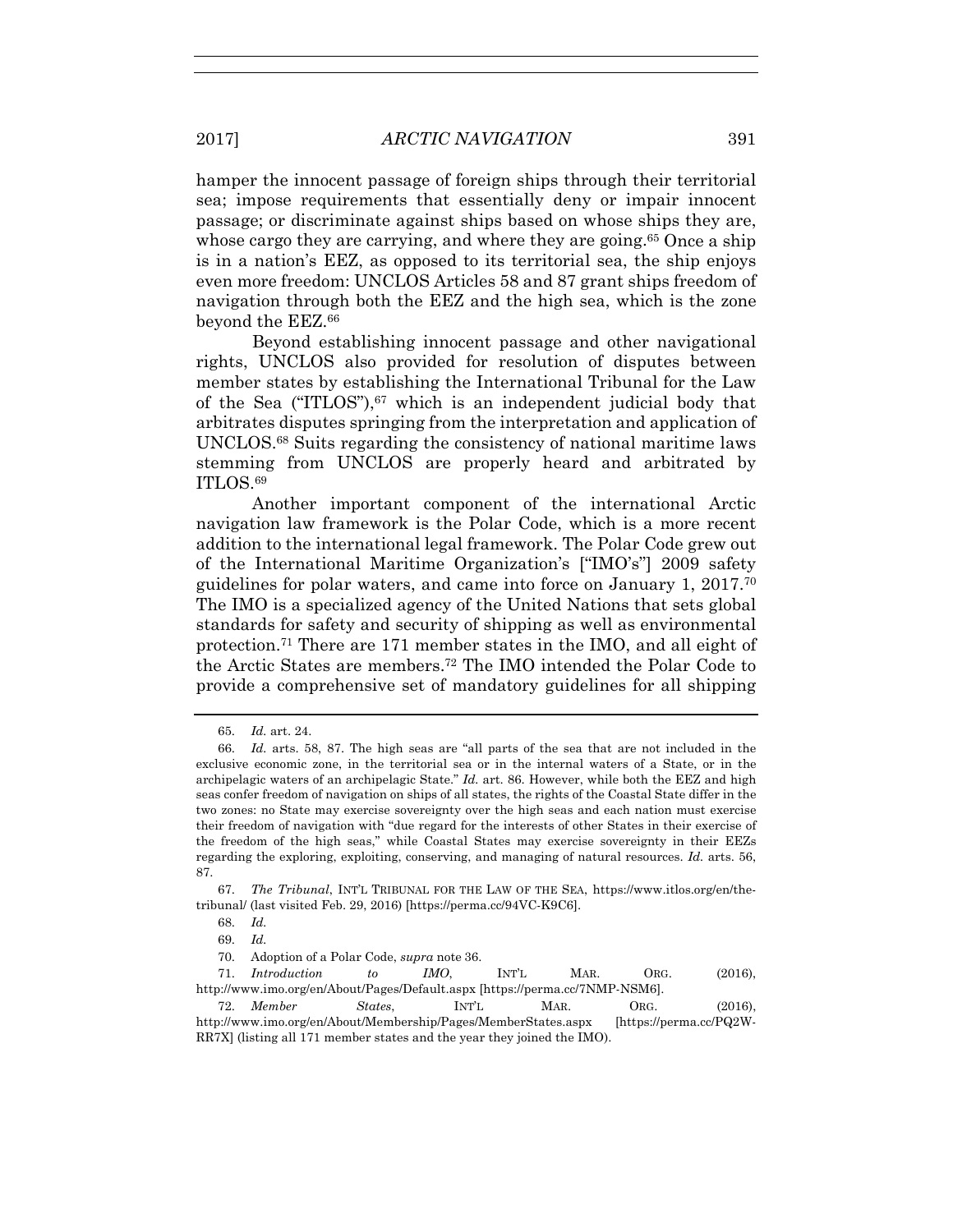and environmental matters in the Arctic and included guidelines in the Polar Code to ensure the protection of ships, sailors, and the environment in the Arctic.73

Navigating in Arctic waters is exceptionally dangerous, and hazards include collisions with ice, adverse environmental conditions such as low temperature, snow, and high winds, and accumulation of ice on vessels.74 Because of the extreme nature of the Arctic environment and the hazards associated with Arctic navigation, the IMO followed their 2009 safety guidelines with a push to create a code containing a set of mandatory guidelines.75 The resulting Polar Code consists of safety and environmental provisions.<sup>76</sup> These provisions were incorporated by amendment into two preexisting conventions that were already legally binding on their parties, namely the International Convention for the Safety of Life at Sea ("SOLAS") and the International Convention for the Prevention of Pollution from Ships ("MARPOL").77 Despite a drawn-out development process and delayed adoption,78 the safety provisions of the Polar Code and the amendments to SOLAS required to make them legally binding were passed on November 21, 2014.79 The environmental provisions of the Polar Code

 74. *Ice Navigation in Canadian Waters*, *supra* note 59, at 81–83 (listing hazards associated with navigation in Arctic waters).

 75. Adoption of a Polar Code, *supra* note 36 (discussing the background of the Polar Code, the provisions included in the Polar Code, and the dates the Polar Code was adopted and is expected to enter into force).

76. *Id.* 

 77. SOLAS and MARPOL are considered among the most comprehensive sets of rules and standards on safety and pollution prevention, and as of March 2014 had been ratified by—and therefore were legally binding on—162 and 152 states, respectively. *See* Koji Sekimizu, Sec'y-Gen., Int'l Mar. Org., Address on The United Nations Convention on the Law of the Sea and the Int'l Maritime Organization (Mar. 18, 2014) (listing SOLAS and MARPOL as two of the three "most comprehensive sets of rules and standards on safety, pollution prevention, and training and certification of seafarers"). The Polar Code, because it has been incorporated into the existing legal mechanisms present in SOLAS and MARPOL through amendments, will be legally binding on the parties to SOLAS and MARPOL. *IMO Adopts Mandatory Code for Ships Operating in Polar Waters*, INT'L MAR. ORG. (Nov. 21, 2014), http://www.imo.org/en/MediaCentre/PressBriefings/Pages/38-nmsc94polar.aspx#.Vp6IhpMrK8o [https://perma.cc/2H3H-TTLW].

 78. *International Shipping Code Delayed*, CBC NEWS (Mar. 1, 2012), http://www.cbc.ca/news/canada/north/international-shipping-code-delayed-1.1201065 [https://perma.cc/9M9P-ZLB8] (reporting a delay in promulgation of the Polar Code, which was initially intended to be ready in 2012—five years before the Polar Code went into effect).

79*. IMO Adopts Mandatory Code for Ships Operating in Polar Waters*, *supra* note 77 (reporting the November 21, 2014 adoption of the safety provisions of the IMO's Polar Code by the

 <sup>73.</sup> Adoption of a Polar Code, *supra* note 36 (noting the dates of adoption of the Polar Code and the relevant amendments to the International Convention for the Safety of Life at Sea (SOLAS) and International Convention for the Prevention of Pollution from Ships (MARPOL) required to make it legally binding; the date the Code is expected to enter into force; and a general summary of the Code's contents).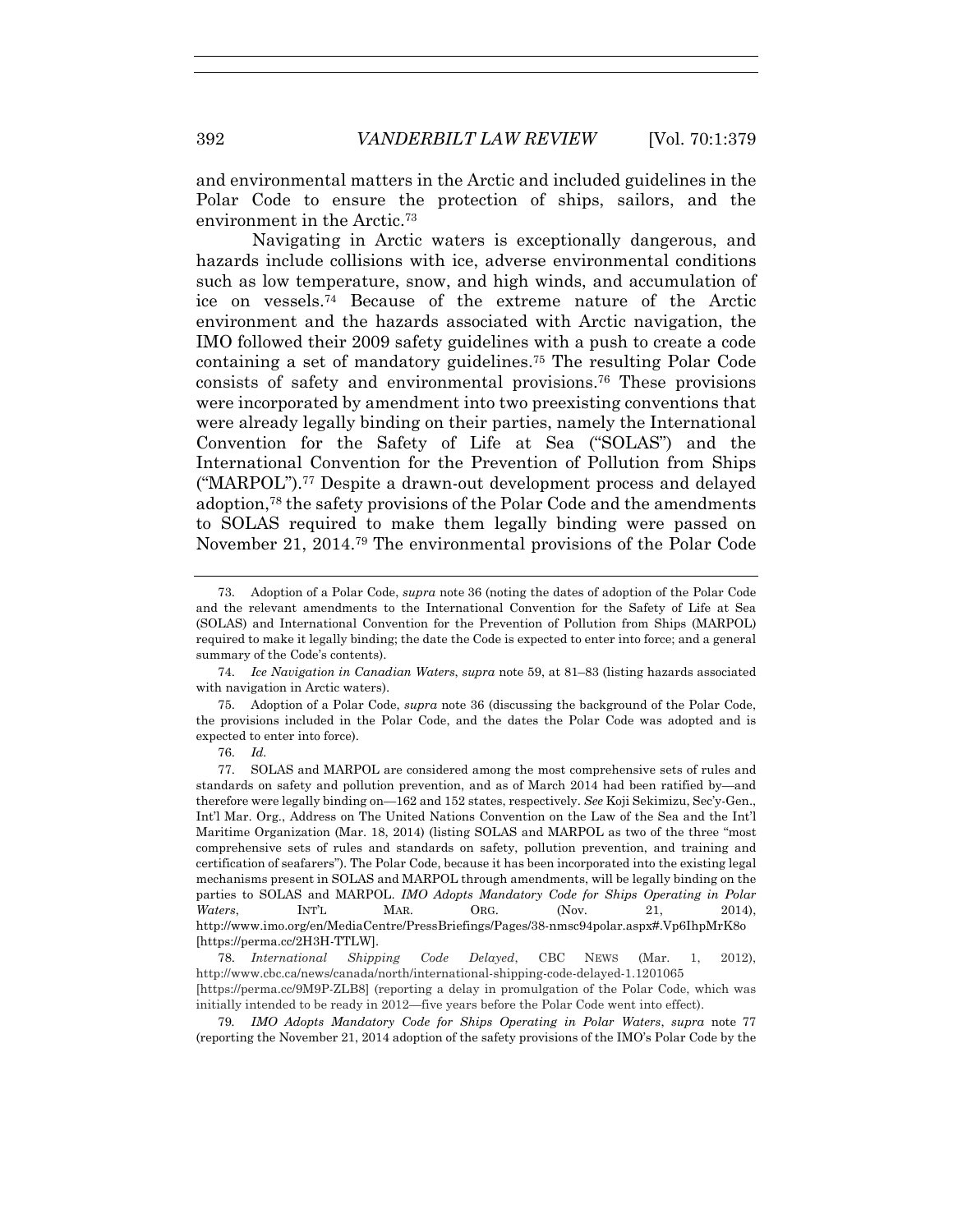and the amendments to MARPOL required to make them legally binding were passed on May 15, 2015.<sup>80</sup> The Polar Code went into effect on January 1, 2017, and is legally binding on all nations that are bound by MARPOL and SOLAS, including all of the Arctic States.<sup>81</sup>

Included in the safety provisions section of the Polar Code is a section regarding voyage planning (i.e., considerations that the shipmaster should have in mind when planning a polar voyage).82 The list of voyage planning requirements contained in Chapter 11 of the Polar Code was intended to "ensure that the Company, master and crew are provided with sufficient information to enable operations to be conducted with due consideration to safety of ship and persons on board and, as appropriate, environmental protection."83 The "due consideration" language, which echoes UNCLOS Article 234's "due regard" language, indicates that the Polar Code's voyage planning requirements are a list of the considerations that the IMO believes must be taken into account in order to adequately protect the safety of the ship, the sailors, and the environment when navigating through Arctic waters. The list itself consists of nine considerations the shipmaster must take into account when planning a voyage through polar waters:

Maritime Safety Committee's 94th session, as well as the amendments to SOLAS required to make those provisions legally binding on signatory parties).

 <sup>80.</sup> *Polar Code Environmental Provisions Adopted*, INT'L MAR. ORG. (May 15, 2015), http://www.imo.org/en/MediaCentre/PressBriefings/Pages/18-Polar-Code-MEPC.aspx [https://perma.cc/2L85-5XRM] (reporting the Marine Environment Protection Committee's adoption of the Polar Code's environmental provisions as well as the amendments to MARPOL to

make them legally binding during its 68th session).

 <sup>81.</sup> Together, those nations represent ninety-nine percent of the gross tonnage of the world's merchant fleet. Sekimizu, *supra* note 77. For a complete list of signatories to MARPOL and SOLAS, see *Status of Multilateral Conventions and Instruments in Respect of Which the International Maritime Organization or its Secretary-General Performs Depositary or Other Functions*, INT'L MAR. ORG. 13–17, 102–07 (Oct. 28, 2016), http://www.imo.org/en/About/Conventions/StatusOfConventions/Documents/Status%20- %202016.docx.pdf [https://perma.cc/9GBW-ZZLD]

 <sup>82.</sup> Polar Code, *supra* note 5, at pt. I-A ch. 11, pt. I-B ch. 12.

 <sup>83.</sup> *Id.* pt. I-A ch. 11.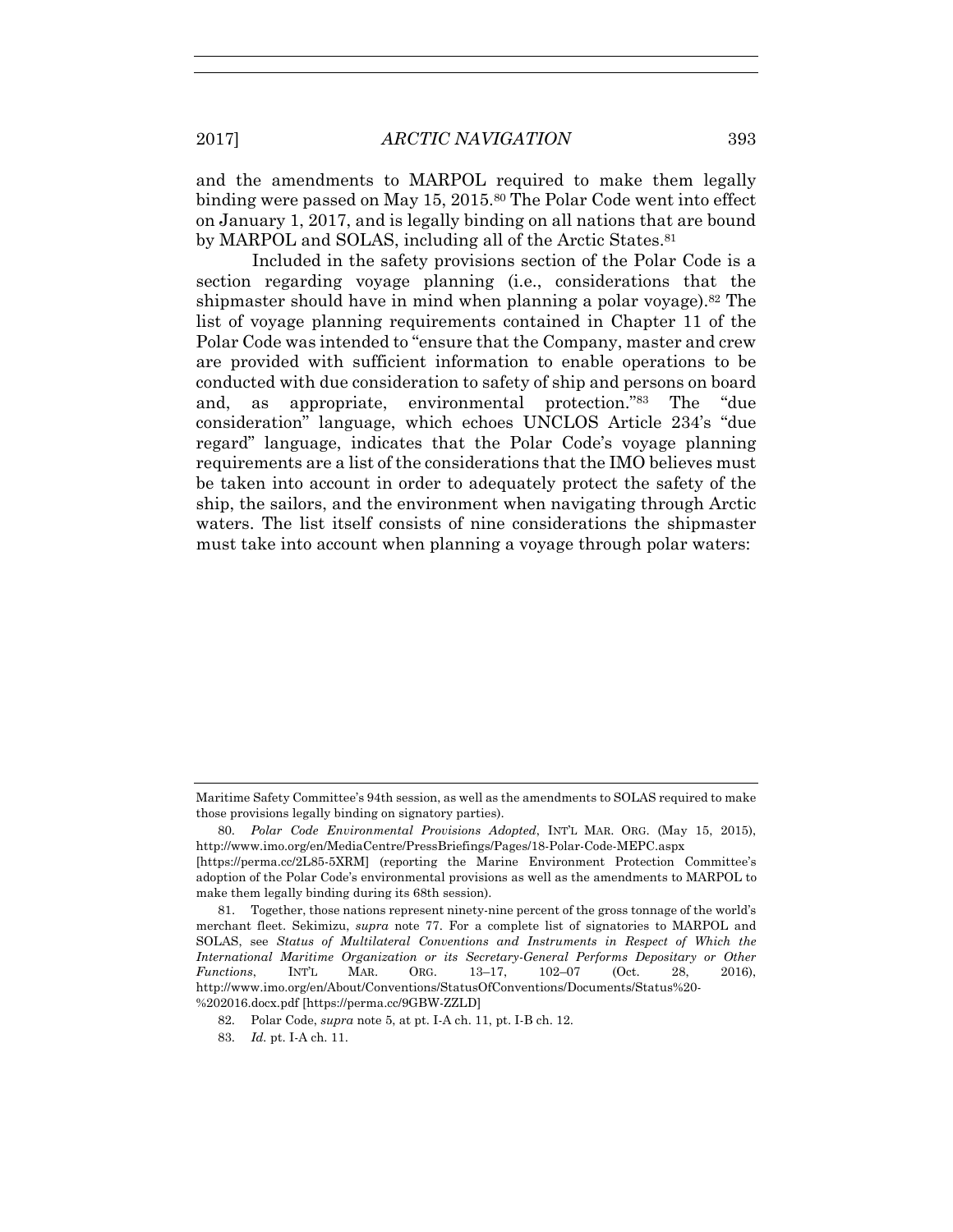- 1. the procedures required by the [Polar Water Operational Manuall;<sup>84</sup>
- 2. any limitations of the hydrographic information and aids to navigation available;
- 3. current information on the extent and type of ice and icebergs in the vicinity of the intended route;
- 4. statistical information in ice and temperatures from former years;
- 5. places of refuge;
- 6. current information and measures to be taken when marine mammals are encountered relating to known areas with densities of marine mammals, including seasonal migration areas;
- 7. current information on relevant ships' routing systems, speed recommendations and vessel traffic services relating to known areas with densities of marine mammals, including seasonal migration areas;
- 8. national and international designated protected areas along the route; and
- 9. operation in areas remote from search and rescue (SAR) capabilities.85

Further guidance on the voyage planning requirements provided in Part I-B of the Polar Code notes that in the development and execution of a ship's voyage plan, "any existing best practices" to minimize disturbance of marine mammals should be considered, and if the ship's route will be near an area of "cultural heritage or cultural significance," the voyage plan should be constructed to minimize the ship's impact on those areas.<sup>86</sup> Together, the list of voyage planning requirements and additional guidance provided in Part I-B contemplate safety protocols,<sup>87</sup> presence of ice and icebergs, statistical information regarding temperature and presence or absence of ice, and places of refuge on the journey. The voyage planning requirements include all of the factors a shipmaster needs to weigh in order to pick a safe navigational route for an Arctic expedition and arguably encompass

 <sup>84.</sup> The Polar Water Operational Manual includes a list of the capabilities and limitations of the ship, specific procedures the ship should follow in the course of normal operations, procedures to follow in case the ship meets with an accident, and procedures to be followed should the ship find itself in conditions it is unable to withstand. *Id.* pt. 1-A ch. 2, pt. 1-B ch. 3.

 <sup>85.</sup> *Id.* pt. I-A ch. 11.

 <sup>86.</sup> *Id.* pt. I-B ch. 12.

 <sup>87.</sup> *See supra* note 84 (discussing the safety protocols included in the Polar Water Operations Manual and incorporated by reference into the Polar Code's voyage planning requirements).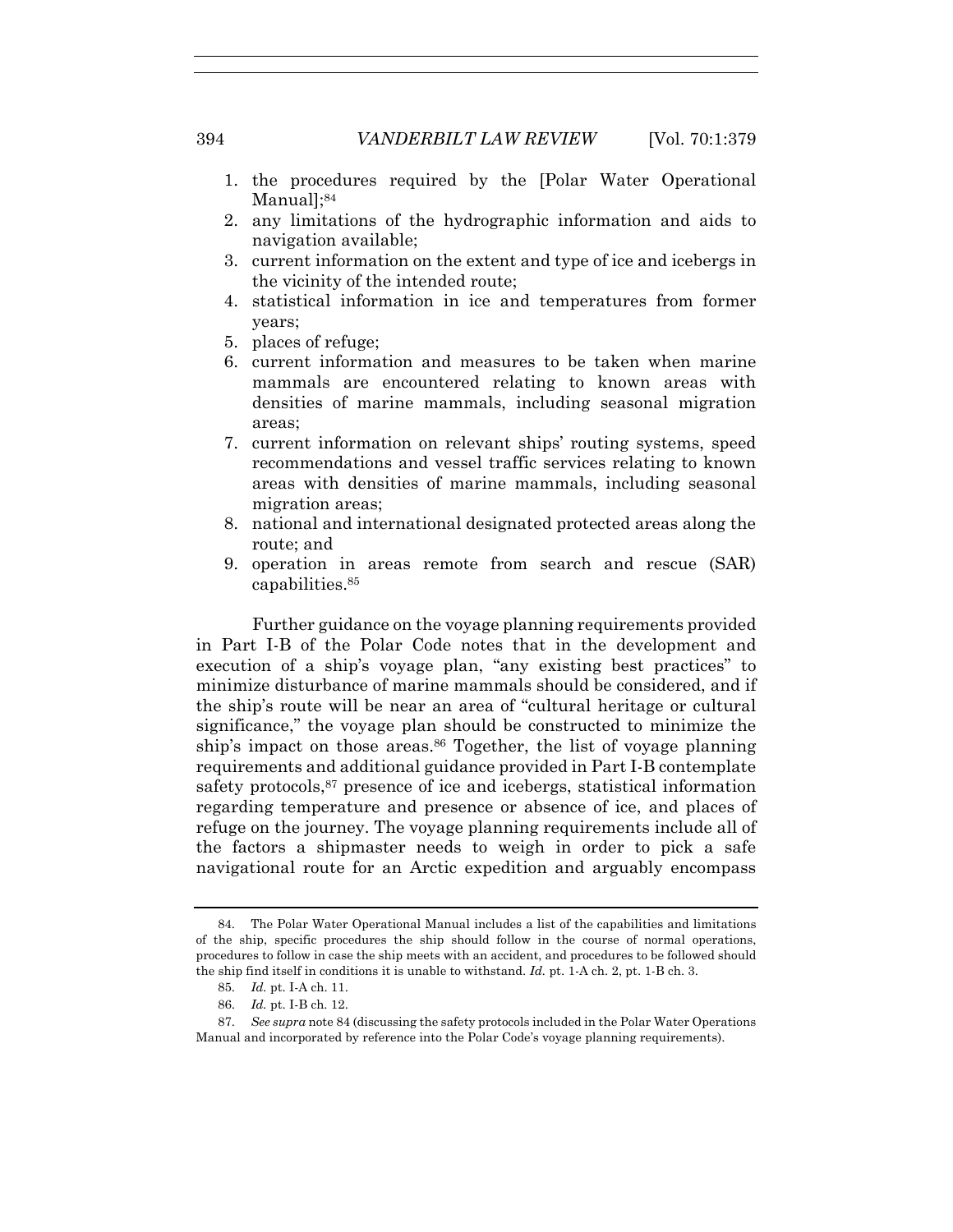environmental concerns as well.<sup>88</sup> Critically, the Polar Code includes environmental considerations on the list of voyage planning requirements and in the accompanying guidance. Rather than using vague terms to describe the outlines of what national Arctic environmental laws should look like, the Polar Code sets out an Arctic navigation planning process that actually contemplates environmental concerns.

The Polar Code is a legally binding piece of international law that represents a step toward a uniform approach to international shipping laws.89 However, the Polar Code is not without issues: it has been critiqued by scholars, activist groups, the media, and even the Secretary-General of the IMO for being "weak" and relying on flag states to monitor their own compliance rather than providing active enforcement mechanisms.90 Given its recent adoption and entry into force, it remains to be seen whether the Polar Code will be adequately enforced.91 Between UNCLOS's lack of definitions for critical phrases like "due regard" and the Polar Code's reliance on flag states to enforce

 <sup>88.</sup> The guidance on the voyage planning requirements in Part I-B of the Polar Code does mention minimizing disturbances to marine mammals, and disruption of marine fauna is one of many concerns scientists have had about the introduction of higher traffic through the Arctic. However, this is also an example of the intertwining of environmental and navigational interests: minimizing disturbance to marine mammals minimizes the risk of animal-induced structural damage, which is a serious concern for ships*. See generally* NATHANIEL PHILBRICK, IN THE HEART OF THE SEA (2001) (detailing the 1820 tragedy of the whale ship Essex, in which a whale rammed the ship and sank it, stranding the twenty-man crew in the middle of the ocean with little food or fresh water).

 <sup>89.</sup> Polar Code, *supra* note 5, pt. I-A ch. 11, pt. I-B ch. 12.

 <sup>90.</sup> *See, e.g.*, Fran Ulmer, *Alaska and the Arctic*, 31 ALASKA L. REV. 161, 165 (2014) (expressing the feeling that the Polar Code is a step in the right direction regarding the protection of the Arctic, but also that it fails to go far enough in addressing Arctic concerns); Richard Wanerman, *Freezing Out Noncompliant Ships: Why the Arctic Council Must Enforce the Polar Code*, 47 CASE W. RES. J. INT'L L. 429, 429, 431 (2015) (noting that "neither the existing guidelines nor the final Polar Code will have active enforcement powers," and instead will rely on self-policing of party states to ensure that parties act in conformity with guidelines); Sekimizu, *supra* note 77 (noting that enforcement of IMO regulations are limited to the actions taken by flag and Coastal States, and that "[i]n principle, IMO treaties do not regulate the nature and extent of coastal State jurisdiction"); Kate Colwell, *Polar Code Too Weak to Properly Protect Polar Environments from Increased Shipping Activity*, FRIENDS OF EARTH (Nov. 21, 2014), http://www.foe.org/news/archives/2014-11-polar-code-too-weak-to-properly-protect-polarenvironments [https://perma.cc/2X5S-7F3U] (including quotes from policy analysts stating various weaknesses of the Polar Code); Karl Mathieson, *Polar Code Agreed to Prevent Arctic Environmental Disasters*, THE GUARDIAN (Nov. 21, 2014), https://www.theguardian.com/environment/2014/nov/21/polar-code-agreed-to-prevent-arcticenvironmental-disasters [https://perma.cc/YLG7-E3N8] (quoting a source as saying that "[t]he safety net is only as good as the [the Polar Code safety manual], and [that manual] is only as good as how it is enforced by the flag state. There are many [flag states] who have both eyes closed").

 <sup>91.</sup> *See* Wanerman, *supra* note 90; Sekimizu, *supra* note 77; Colwell, *supra* note 90; Mathieson, *supra* note 90.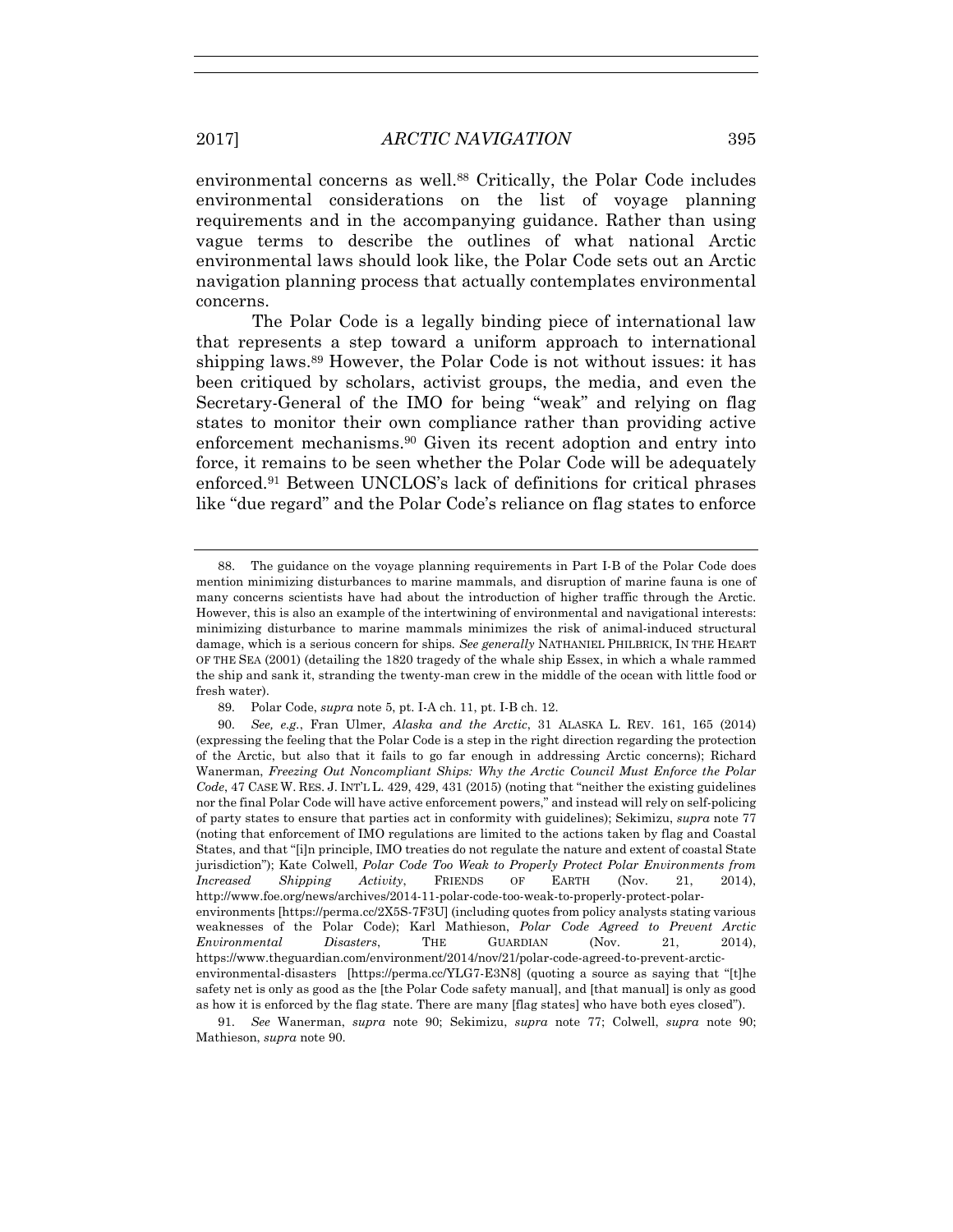its provisions, the current international scheme for Arctic navigation is at best poorly defined and at worst ineffective at creating a uniform navigational scheme in the region.

## II. INCONSISTENT NATIONAL APPLICATION OF THE INTERNATIONAL FRAMEWORK: ANALYSIS OF THREE CASE STUDIES

As it stands, the framework of international Arctic navigation is hampered by vague language and reliance on member nations to enforce its laws. To deal with the day-to-day business of handling Arctic navigation, the Arctic Coastal States have promulgated their own individual Arctic navigational laws.92 This Note focuses specifically on the laws of Russia, Canada, and the United States not only because of their roles as Arctic Coastal States, but also because they are the three countries primarily responsible for negotiating Article 234 of UNCLOS.93 However, although Russia, Canada, and the United States have all ratified (or at least recognized) UNCLOS,<sup>94</sup> and are the nations responsible for the final form of UNCLOS Article 234,95 their Arctic navigational laws and policies do not necessarily provide "due regard to navigation" in "ice-covered areas" as required by UNCLOS Article 234.96

 <sup>92.</sup> *See, e.g.*, Northern Canada Vessel Traffic Services Zone Regulations (NORDREG), SOR/2010-127 (Can.) (stating the law of navigation in Canadian Arctic waters); Rules of Navigation on the Water Area of the Northern Sea Route, approved by the Ministry of Transport of Russia, Jan. 17, 2013, registered by the Ministry of Transport of Russia, Apr. 12, 2013, No. 7 (Russ.); THE WHITE HOUSE, NATIONAL STRATEGY FOR THE ARCTIC REGION 1–11 (2013) (discussing the Arctic strategy and policies of the United States).

 <sup>93. 4</sup> CTR. FOR OCEANS LAW & POLICY, UNITED NATIONS CONVENTION ON THE LAW OF THE SEA 1982, A COMMENTARY 393 (Myron H. Nordquist et al. eds., 1991) (stating that "Article 234 . . . is one of the few provisions in the Convention the terms of which were negotiated directly between the States concerned – in this case Canada, the USSR and the United States of America").

 <sup>94.</sup> Chronological Lists, *supra* note 23. For a discussion of the United States' recognition of and refusal to ratify UNCLOS, see *supra* note 21 and accompanying text.

 <sup>95.</sup> CTR. FOR OCEANS LAW & POLICY, *supra* note 93, at 393 (noting that Canada, the USSR, and the United States directly negotiated UNCLOS Article 234 among themselves).

 <sup>96.</sup> UNCLOS, *supra* note 10, art. 234. Russia and Canada have both enacted legislation regarding Arctic environmental protection and navigation pursuant to Article 234, while the United States has done little more than delineate the bounds of the contiguous zone, territorial sea, and EEZ, and instead relies on policy. Proclamation 7219, 64 Fed. Reg. 48,701 (Aug. 2, 1999) (delineating the bounds of the contiguous zone of the United States); Proclamation 5928, 54 Fed. Reg. 777 (Dec. 27, 1988) (delineating the bounds of the territorial sea of the United States); Proclamation 5030, 48 Fed. Reg. 10605 (Mar. 10, 1983) (delineating the bounds of the United States' EEZ); Rules of Navigation on the Water Area of the Northern Sea Route, *supra* note 92 (Russian legislation regarding navigation in the Arctic); Northern Canada Vessel Traffic Services Zone Regulations, *supra* note 92 (Canadian legislation regarding navigation in the Arctic); THE WHITE HOUSE, *supra* note 92 (outlining the Arctic policy of the United States).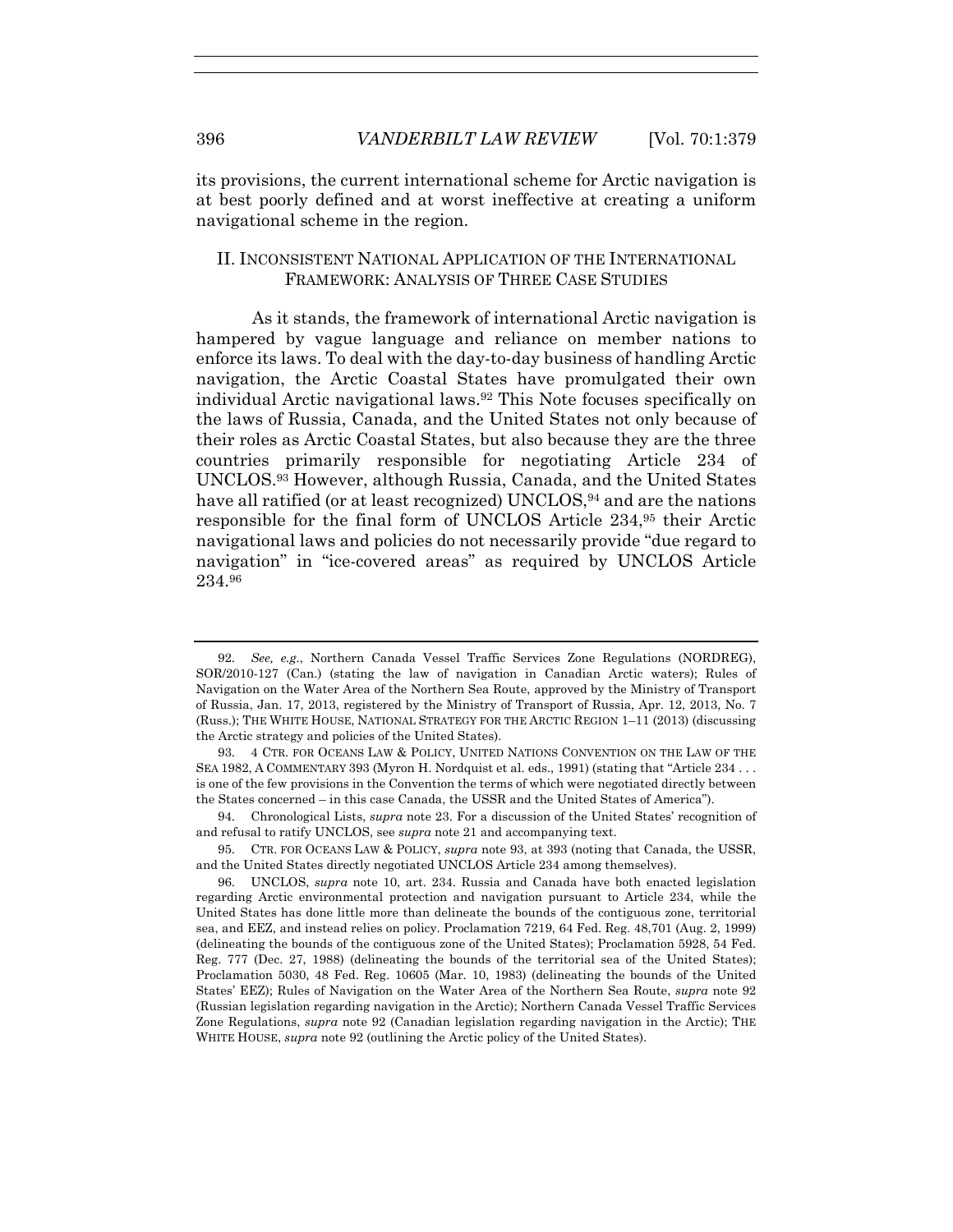The main difficulty with defining "due regard" is delineating what acceptable and unacceptable limits on navigation look like. Requiring environmental regulations to have "due regard to navigation" seems to indicate that Coastal States must consider navigational rights when crafting environmental protection laws, but stops short of using language requiring environmental laws to comply strictly with all navigational laws. If Russia, Canada, and the United States had intended to draft UNCLOS Article 234 to bar environmental regulations from limiting the freedom of navigation, they could have simply done so by inserting language to that effect—for example, a phrase like "environmental protection laws may not impair navigation."97 However, they chose to use the phrase "due regard," which implies that those three nations contemplated situations where environmental regulations could at least partially limit navigational rights.98 For example, such regulations could potentially include a measure requiring ships to give icebergs or animal breeding grounds a wider berth than usual, while still allowing them innocent passage elsewhere without requiring permission.

On the other hand, though the "due regard" language suggests that environmental regulations may be able to limit navigation in certain circumstances, it also indicates that environmental regulations cannot create a situation in which a nation effectively bans innocent passage through its waters under the guise of protecting the Arctic environment. That "due regard" requirement implies that navigational rights cannot be completely curtailed in favor of environmental protection laws and regulations. Using this understanding of "due regard" and the limitations that phrase places on environmental and navigational laws, the current Arctic navigational laws and policies of Russia and Canada arguably go too far in limiting innocent passage through their respective waters.

## *A. Russia and Arctic Navigation*

Russia has been an aggressive participant in what the media has portrayed as a "race to control the Arctic Circle."99 One motivation for

 <sup>97.</sup> CTR. FOR OCEANS LAW & POLICY*, supra* note 93 (stating that "Article 234 . . . [was] negotiated directly between the States concerned—in this case Canada, the USSR and the United States of America").

 <sup>98.</sup> UNCLOS, *supra* note 10, art. 234.

 <sup>99.</sup> *See, e.g.*, Parfitt, *supra* note 27 (stating that with the planting of the Russian flag on the seabed of the North Pole, "Russia symbolically staked its claim to billions of dollars worth of oil and gas reserves in the Arctic Ocean" but also noting the "ridicule and scepticism" the gesture prompted among other Arctic Coastal States such as Canada); *Russia Makes Renewed Bid for Contentious Arctic Regions*, *supra* note 28 (describing the gesture as an attempt to get the United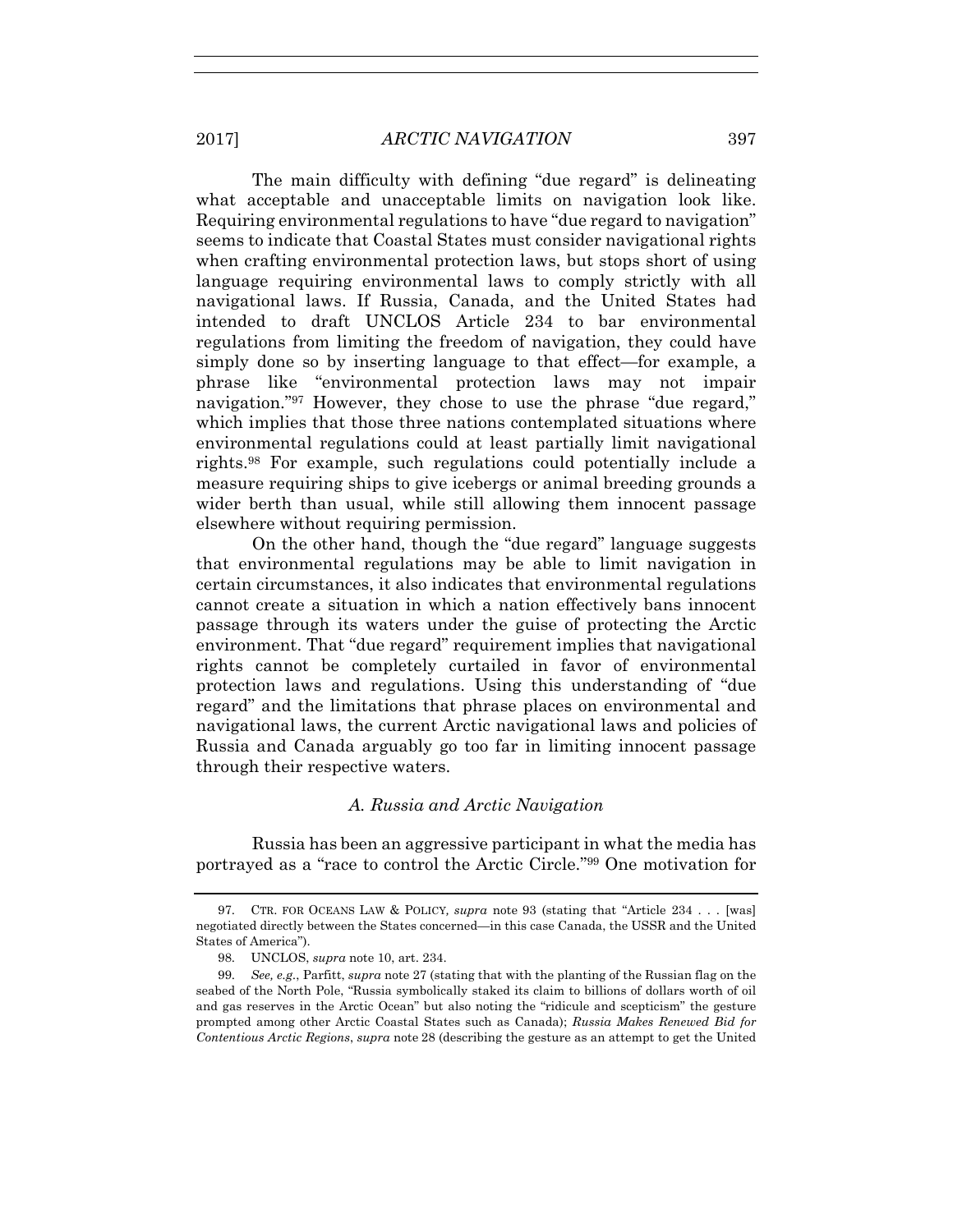Russia's proactive stance regarding the Arctic is the fact that two of the shipping shortcuts that could open up if Arctic sea ice continues to melt run along its coastline.100 The first route is the Bering Strait, a portion of the Northwest Passage that cuts between Russia and Alaska.101 The second is the Northern Sea Route, which runs along the northern coast of Russia and which Russia considers to be at least partly made up of internal waters.102 Both routes are currently too icy to be of much practical use,103 but should those routes become ice-free enough to be safely navigable, they could provide a shortcut across the Arctic Ocean that would shave thousands of miles off of shipping routes frequented by many nations today.104

The current Russian scheme for navigation through the Northern Sea Route was approved by Russia's Ministry of Transport and came into force on January 17, 2013.105 The official protocol requires all ships passing through Russian waters to submit an application to the Ministry of Transport at least 120 days in advance of the planned voyage.106 The Ministry of Transport may refuse permission, but should it grant permission for passage through the Northern Sea Route, the applicant will then be informed of both the period of time during which they may traverse the route and the type

106. Rules of Navigation on the Water Area of the Northern Sea Route, *supra* note 92, § 6.

Nations to recognize Russia's claim to the Arctic continental shelf, and the rejection of that claim by the other Arctic Coastal States); Ruth Sherlock, *America and Russia Locked in Race to Control the Arctic*, THE TELEGRAPH (Sept. 2, 2015). http://www.telegraph.co.uk/news/worldnews/northamerica/11840640/America-and-Russia-lockedin-race-control-the-Arctic-Circle.html [https://perma.cc/5FE9-A6MR].

 <sup>100.</sup> *NSR—General Area Description*, N. SEA ROUTE INFO. OFF., http://www.arcticlio.com/nsr\_generalareadescription (last visited Jan. 21, 2016) [https://perma.cc/4KVQ-3MKX] (describing the geography of the Northern Sea Route and Russia's view that the Northern Sea Route is comprised of "the internal sea waters, the territorial sea, the adjacent zone and the exclusive economic zone of [Russia]"); *What Is the Northwest Passage?*, GEOLOGY.COM, http://geology.com/articles/northwest-passage.shtml (last visited Jan. 21, 2016) [https://perma.cc/5ACJ-GAS4] (showing the location of the Northwest Passage, including the Bering Strait).

 <sup>101.</sup> *What Is the Northwest Passage?*, *supra* note 100.

 <sup>102.</sup> *NSR—General Area Description*, *supra* note 100*.*

 <sup>103.</sup> *See, e.g.*, Haas & Howell, *supra* note 2 (finding that the Arctic ice is, on average, over three meters thick and extremely thick ice formations were common); Brown, *supra* note 4 (stating that Arctic ice melt is opening up the Northwest passage, but noting that the Northern Sea Route will likely not be feasible for winter passage until approximately 2030).

 <sup>104.</sup> Brown, *supra* note 4 (remarking that the opening of northern shipping routes would have the effect of "making the sea routes far shorter" for many countries in the northern hemisphere).

 <sup>105.</sup> *Legislation*, N. SEA ROUTE INFO. OFF., http://www.arctic-lio.com/nsr\_legislation (last visited Jan. 21, 2016) [https://perma.cc/CP9C-9THZ] (providing background regarding the passage of the most recent Russian Arctic navigation laws relating to the Northern Sea Route).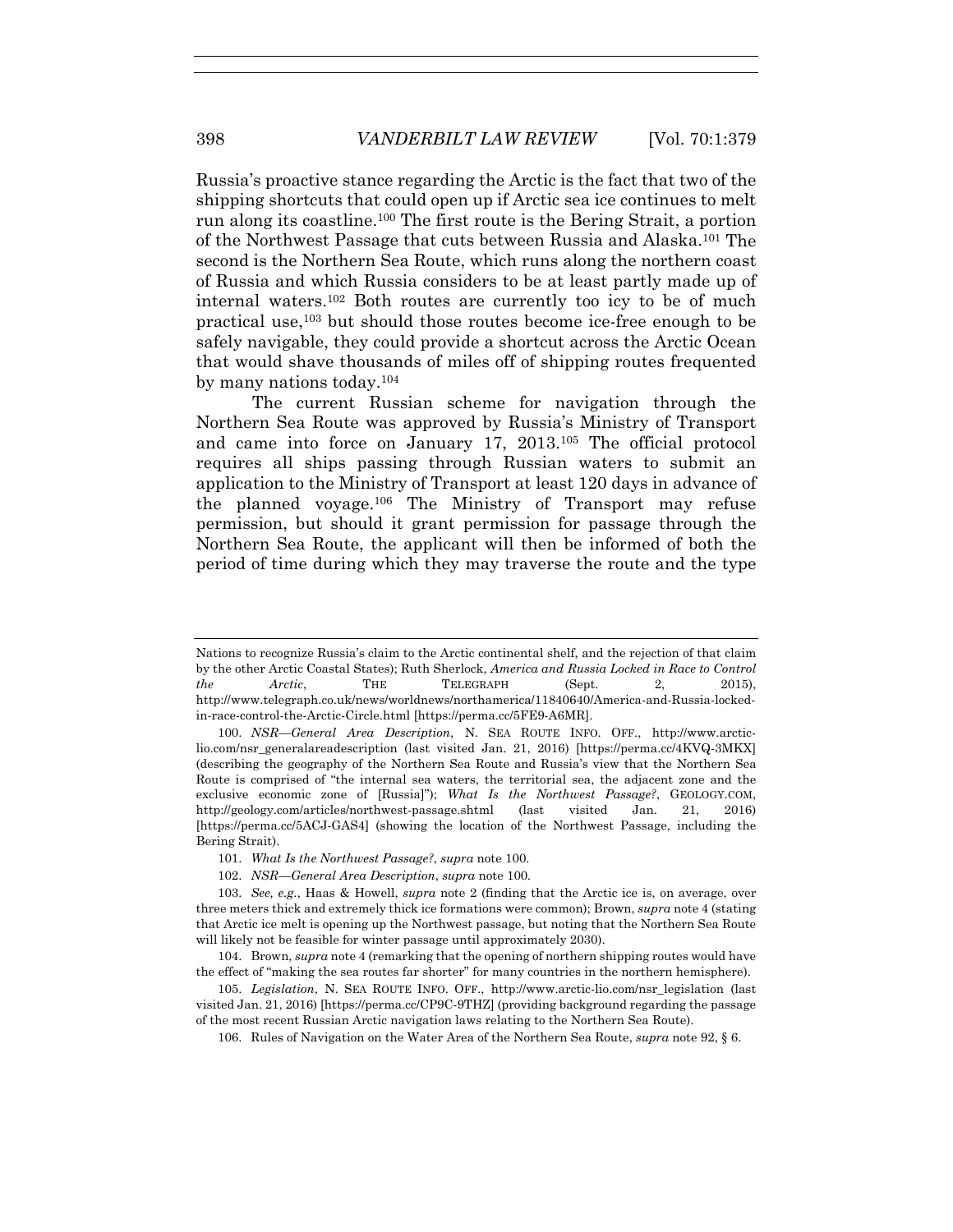of icebreaker escort they must have.<sup>107</sup> Furthermore, ships passing through the Northern Sea Route are charged a fee for the mandatory icebreaker escort,108 and they must periodically report their location to the Ministry of Transport.109 The government of Russia reserves the right to turn away ships it thinks are not appropriately equipped for the sea voyage.<sup>110</sup>

Arguably, Russia's government has been exercising that right inappropriately,111 giving rise to concerns about Russia's adherence to the guiding principles of international navigation law as laid out by UNCLOS.112 One relatively recent incident that has led to the accusation of inconsistent, discriminatory application of Russian Arctic navigation laws was the arrest of thirty Greenpeace activists.113 After a peaceful September 2013 demonstration at a Gazprom oil rig to protest against Russia's oil drilling policy, the thirty activists were arrested, detained, and charged with piracy, while their Netherlands-flagged ship was towed to a port 500 miles away.114 The ship was not released until June 2014, and in August 2015, the Permanent Court of Arbitration, an intergovernmental body dedicated to facilitating

110. *Id.* §§ 11–12.

 <sup>107.</sup> *Id.* § 10.6. An icebreaker is a ship that has been specially designed to move efficiently through ice-covered waters, usually by using propulsive power to push the bow of the ship above the ice and then relying on the weight of the ship to break the ice. Lawson W. Brigham, *Icebreaker*, *in* ENCYCLOPEDIA OF THE ARCTIC 917, 919 (Mark Nuttall ed., 2012). An icebreaker escort is an icebreaker or group of icebreakers assigned to accompany a ship passing through a nation's Arctic waters in order to assist with breaking up ice, ensure that the ship is following the nation's navigational and environmental laws, and provide assistance should an emergency arise. *Id.*

 <sup>108.</sup> The fee for icebreaker escorts varies based on the capacity of the ship, the ice class of the ship, the distance for which an escort will be required, and how long the navigation will take. Rules of Navigation on the Water Area of the Northern Sea Route, *supra* note 92, § 24.

 <sup>109.</sup> *Id.* §§ 14–20.

 <sup>111.</sup> *Russia "Seizes" Greenpeace Ship After Arctic Rig Protest*, BBC NEWS (Sept. 23, 2013), http://www.bbc.com/news/world-europe-24170129 [https://perma.cc/5XFK-8U2Q]; John Vidal, *Arctic 30: Russia Releases Greenpeace Ship*, THE GUARDIAN (June 6, 2014), http://www.theguardian.com/environment/2014/jun/06/arctic-30-sunrise-russia-to-releasegreenpeace-ship [https://perma.cc/AWC4-MSKY].

 <sup>112.</sup> *Foreign Ministry Says That Russia Will Dismiss Greenpeace Ruling*, MOSCOW TIMES (Aug. 25, 2015), http://www.themoscowtimes.com/news/article/foreign-ministry-says-that-russiawill-dismiss-greenpeace-ruling/528631.html [https://perma.cc/32DF-ACNY]; *Russia Loses Case over Greenpeace Ship*, DEUTSCHE WELLE (Aug. 24, 2015), http://www.dw.com/en/russia-loses-caseover-greenpeace-ship/a-18669670 [https://perma.cc/J2TU-22M8]; *Russia Ordered to Pay Compensation for Seizure of Greenpeace Ship, Activists, Including Australian*, ABC NEWS (Aug. 25, 2015), http://www.abc.net.au/news/2015-08-25/international-court-orders-russia-paycompensation-to-activitsts/6722616 [https://perma.cc/9U8R-T9ZY]; *Russia "Seizes" Greenpeace Ship After Arctic Rig Protest*, *supra* note 111.

 <sup>113.</sup> *Russia "Seizes" Greenpeace Ship After Arctic Rig Protest*, *supra* note 111; Vidal, *supra* note 111*.*

 <sup>114.</sup> *Russia "Seizes" Greenpeace Ship After Arctic Rig Protest*, *supra* note 111; Vidal, *supra* note 111*.*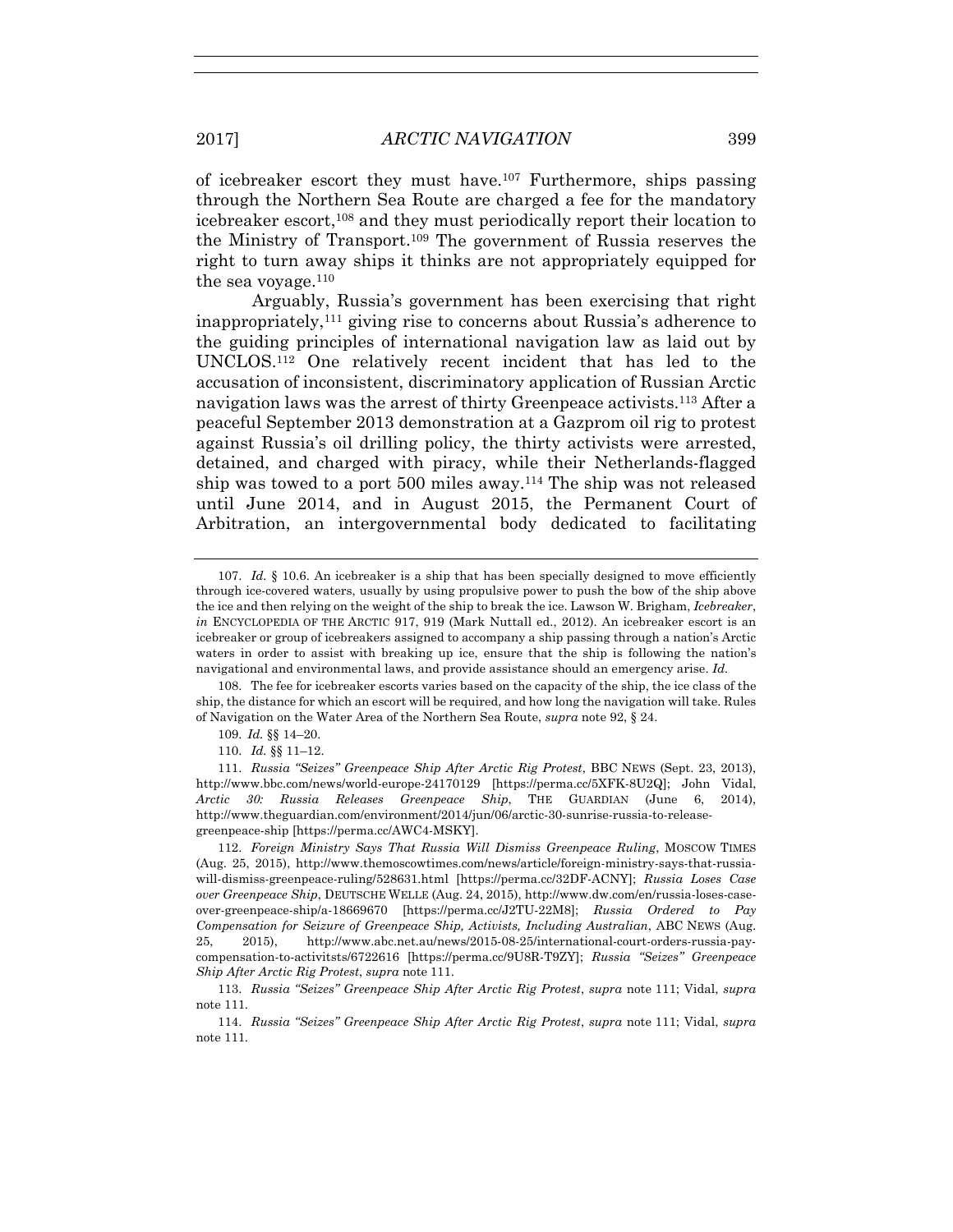international alternative dispute resolution,  $115$  ordered Russia to pay damages for having seized the ship outside its territorial sea.116 Arousing further skepticism regarding Russia's willingness to adhere to the principles of UNCLOS was Russia's reaction to the subsequent suit the Netherlands brought in ITLOS alleging conduct in violation of UNCLOS.117 When ITLOS found that Russia violated UNCLOS by seizing the Greenpeace ship in international waters, and assessed a financial penalty in addition to the penalty imposed by the  $PCA<sub>118</sub>$ Russia responded by issuing a statement that they would not abide by the ruling.119 This incident gives rise to grave concerns regarding the compatibility of current Russian Arctic navigation laws with UNCLOS and the right to innocent passage, as well as Russia's willingness to work with other nations in the absence of clear definitions of what "due regard" means.

#### *B. Canada and Arctic Navigation*

Canada's framework governing navigation through Canadian Arctic waters consists of the Northern Canada Vessel Traffic Services Zone Regulations ("NORDREG"), and the Arctic Waters Pollution Prevention Act ("AWPPA").<sup>120</sup> Initially implemented in 1977 as a voluntary set of shipping guidelines, NORDREG became mandatory on July 1, 2010.121 Like Russia's Arctic navigation scheme, NORDREG requires ships to submit requests for clearance and allows the Canadian government to refuse ships the right of passage through either the territorial sea or the EEZ.122 While passing through Canadian waters,

 <sup>115.</sup> PERMANENT CT. ARB., https://pca-cpa.org/en/home/ (last visited June 20, 2016) [https://perma.cc/8G33-VAGN].

 <sup>116.</sup> *Russia Loses Case over Greenpeace Ship*, *supra* note 112; *Russia Ordered to Pay Compensation for Seizure of Greenpeace Ship, Activists, Including Australian*, *supra* note 112*.*

 <sup>117.</sup> *Foreign Ministry Says That Russia Will Dismiss Greenpeace Ruling*, *supra* note 112; *Russia Loses Case over Greenpeace Ship*, *supra* note 112; *Russia Ordered to Pay Compensation for Seizure of Greenpeace Ship, Activists, Including Australian*, *supra* note 112; *Russia "Seizes" Greenpeace Ship After Arctic Rig Protest*, *supra* note 111.

<sup>118</sup>*. Foreign Ministry Says That Russia Will Dismiss Greenpeace Ruling*, *supra* note 112; *Russia Loses Case over Greenpeace Ship*, *supra* note 112; *Russia Ordered to Pay Compensation for Seizure of Greenpeace Ship, Activists, Including Australian*, *supra* note 112; *Russia "Seizes" Greenpeace Ship After Arctic Rig Protest*, *supra* note 111*.*

 <sup>119.</sup> *Foreign Ministry Says That Russia Will Dismiss Greenpeace Ruling*, *supra* note 112; *Russia Loses Case over Greenpeace Ship*, *supra* note 112; *Russia Ordered to Pay Compensation for Seizure of Greenpeace Ship, Activists, Including Australian*, *supra* note 112; *Russia "Seizes" Greenpeace Ship After Arctic Rig Protest*, *supra* note 111*.*

 <sup>120.</sup> Arctic Waters Pollution Prevention Act (AWPPA), §§ 18–19, R.S.C. 1985, c A-12; Northern Canada Vessel Traffic Services Zone Regulations, *supra* note 92.

 <sup>121.</sup> Northern Canada Vessel Traffic Services Zone Regulations, *supra* note 92.

 <sup>122.</sup> *Id.*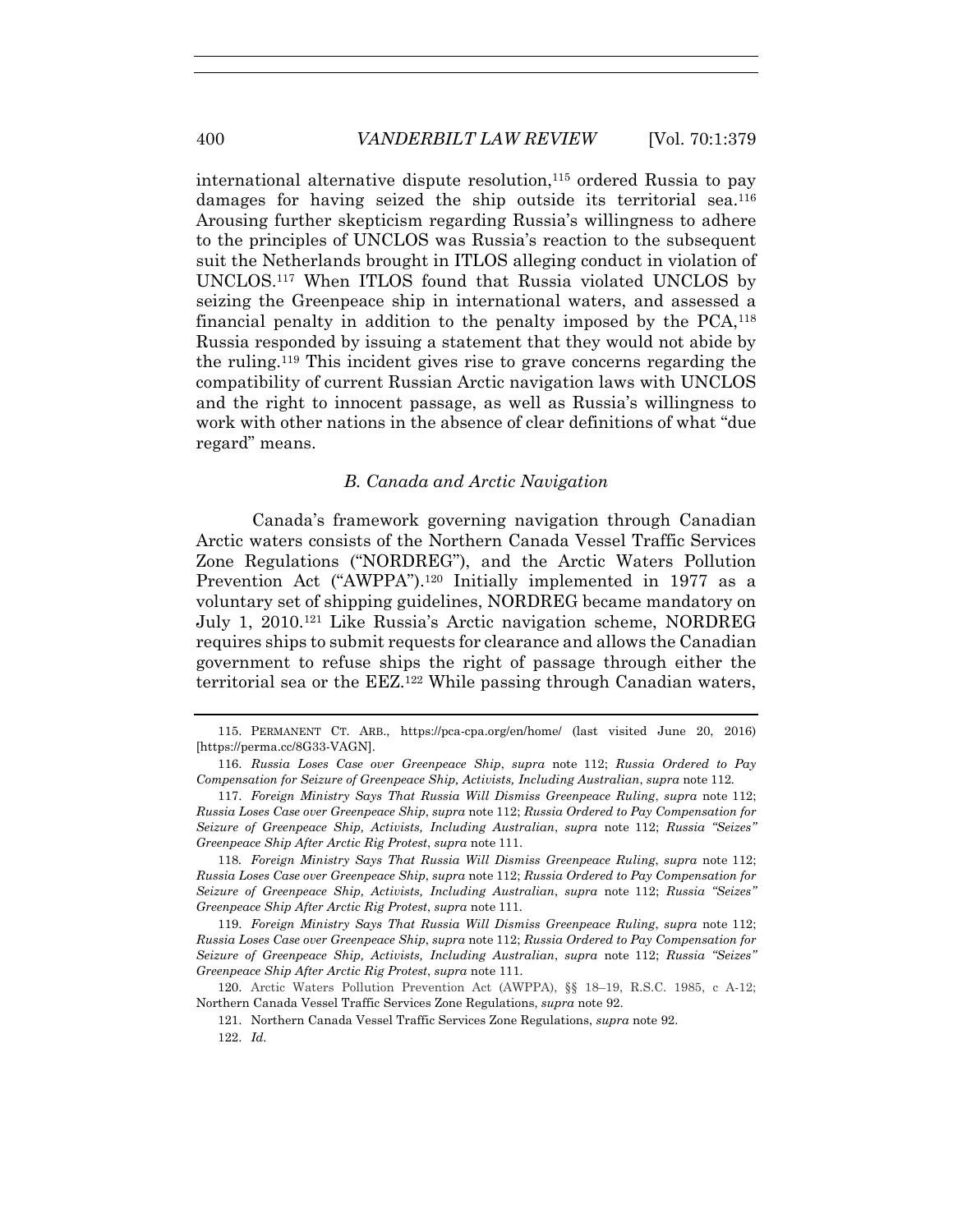NORDREG requires ships to submit four different types of reports.123 Failure to comply with NORDREG reporting requirements triggers AWPPA, which provides that ships may be prevented from entering Canadian waters if they do not comply with all Canadian regulations.124 Furthermore, the penalties under AWPPA are severe in the event a ship enters Canadian waters after being denied or failing to request permission: the ship could be escorted out of Canadian waters and be subject to both civil and criminal liability, as well as be "liable on summary conviction" to fines.<sup>125</sup>

The main objections lodged against the Canadian regulatory scheme come from the United States Secretary of State, which complains that the Canadian government is able to refuse permission to enter the Canadian EEZ or territorial seas and that NORDREG contains no exceptions for sovereign immune vessels.126 Sovereign immune vessels are defined by UNCLOS Article 236 as "any warship, naval auxiliary, other vessels or aircraft owned or operated by a State and used, for the time being, only on government non-commercial service," and they are exempted from the UNCLOS Articles relating to the protection and preservation of the marine environment.127 Those objections have led to concerns that Canadian laws regarding Arctic navigation, while ostensibly promulgated in accordance with UNCLOS, in fact violate the right of innocent passage and the "due regard" requirements of UNCLOS by allowing Canada to cite environmental concerns and refuse ships passage through Canadian waters.128 Additionally, the United States disagrees with Canada on how to classify the portion of the Northwest Passage that runs along the top of

 <sup>123.</sup> The four different types are a sailing plan report, to be submitted when the ship is about to enter the NORDREG zone; a position report, to be submitted immediately upon entrance into Canadian waters and daily for each day the vessel is in Canadian waters; an additional position report, to be submitted as soon as the shipmaster learns of obstructions to navigation, other ships in distress, malfunctioning or missing navigation aids, ice or poor weather conditions, or pollutants in the water; and final reports, to be provided when the ship berths in Canadian waters and immediately before the ship leaves Canadian waters. *Id.* Should the ship's intended route change, the ship is required to submit an additional deviation report. *Id.*

 <sup>124.</sup> Arctic Waters Pollution Prevention Act (AWPPA), § 15, R.S.C. 1985, c A-12.

 <sup>125.</sup> Arctic Waters Pollution Prevention Act (AWPPA), §§ 18–19, R.S.C. 1985, c A-12; Northern Canada Vessel Traffic Services Zone Regulations, *supra* note 92.

 <sup>126.</sup> Diplomatic Note, U.S. Embassy in Ottawa, Note to the Department of Foreign Affairs and International Trade of Canada Regarding NORDREGs (Aug. 18, 2010), http://www.state.gov/documents/organization/179287.pdf [https://perma.cc/TZX8-9MMP].

 <sup>127.</sup> UNCLOS, *supra* note 10, art. 236; Diplomatic Note, *supra* note 126.

 <sup>128.</sup> Canada's ability to refuse ships passage arguably does not provide "due regard" to the navigation of those ships and denies innocent passage to ships, while the lack of exceptions for sovereign immune vessels also refuses those vessels both "due regard for navigation" and innocent passage. UNCLOS, *supra* note 10, art. 236; Diplomatic Note, *supra* note 126.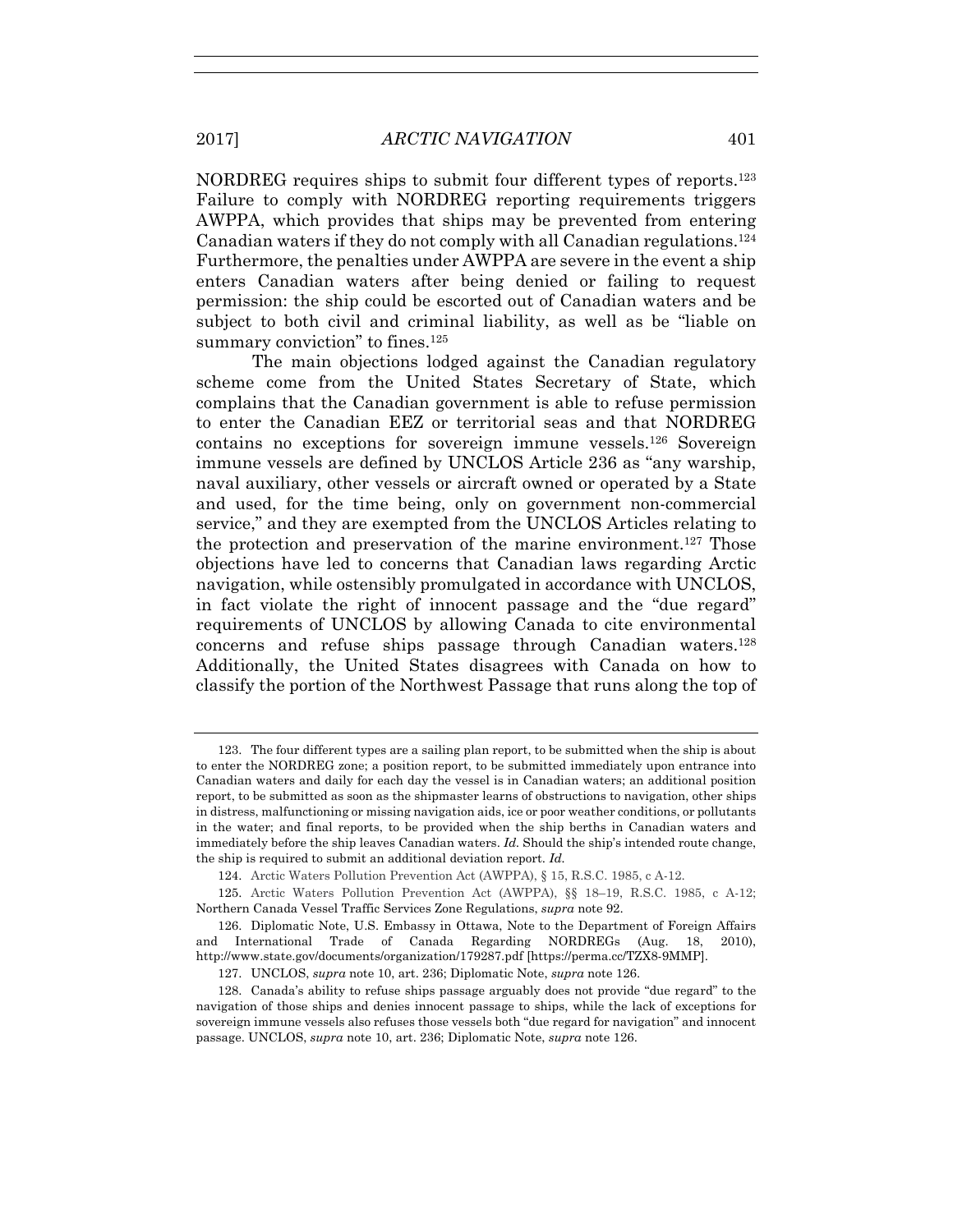the North American continent.129 Canada maintains that the Northwest Passage is a part of the internal waters of Canada, thus giving it sovereignty over and the ability to restrict access to those waters.130 The United States, on the other hand, maintains that the Northwest Passage is not part of the internal waters of Canada at all, but rather is a strait used for international navigation, thereby giving any nation the right of passage.131 Together, Canada's ability to use AWPPA to deny ships innocent passage through Canadian waters and the contentious definition of the Northwest Passage waters create a national Arctic navigational scheme that is at best questionably aligned with UNCLOS.

## *C. The United States and Arctic Navigation*

While the United States is an Arctic Coastal State, it has relatively little Arctic coastline compared to Canada and Russia.132 Since the United States is also the only Arctic Coastal State or Arctic Council member that has not ratified UNCLOS, it is the only member not technically bound by the terms of UNCLOS.133 Furthermore, the United States has a less-developed stance on the Arctic than Russia and Canada and relies more on general policy than actual legislation to govern its approach to the Arctic region.134 Nevertheless, the United States has expressed serious interest in maintaining its Arctic territorial rights as well as protecting the Arctic environment.135 The most recent articulation of the United States' Arctic policy is the May 2013 National Strategy for the Arctic Region.136 Promulgated by President Barack Obama, the National Strategy emphasizes the United States' goals of safeguarding national security, protecting the Arctic environment, and strengthening international cooperation.<sup>137</sup>

 <sup>129.</sup> Diplomatic Note, *supra* note 126.

 <sup>130.</sup> UNCLOS, *supra* note 10, art. 25; Michael Byers & Suzanne Lalonde, *Mounting Tension and Melting Ice: Exploring the Legal and Political Future of the Arctic: Who Controls the Northwest Passage?*, 42 VAND. J. TRANSNAT'L L. 1133, 1156–58 (2009).

 <sup>131.</sup> UNCLOS, *supra* note 10, arts. 38, 236; Byers & Lalonde, *supra* note 130, at 1156–58.

 <sup>132.</sup> *Arctic Ocean Map and Bathymetric Chart*, *supra* note 22.

 <sup>133.</sup> Chronological Lists, *supra* note 23.

 <sup>134.</sup> Sameepa Shetty, *America's Arctic Blunder*, ALJAZEERA AMERICA (Sept. 2, 2015), http://america.aljazeera.com/articles/2015/9/2/arctics-trillions.html [https://perma.cc/RZ25- BB5H].

 <sup>135.</sup> THE WHITE HOUSE, *supra* note 92.

 <sup>136.</sup> *Id.*

 <sup>137.</sup> In addition to mentioning general promotion of international cooperation in the Arctic, the 2013 National Strategy for the Arctic Region specifically mentions "work[ing] toward U.S. accession to the United Nations Convention on the Law of the Sea." *Id.* at 2.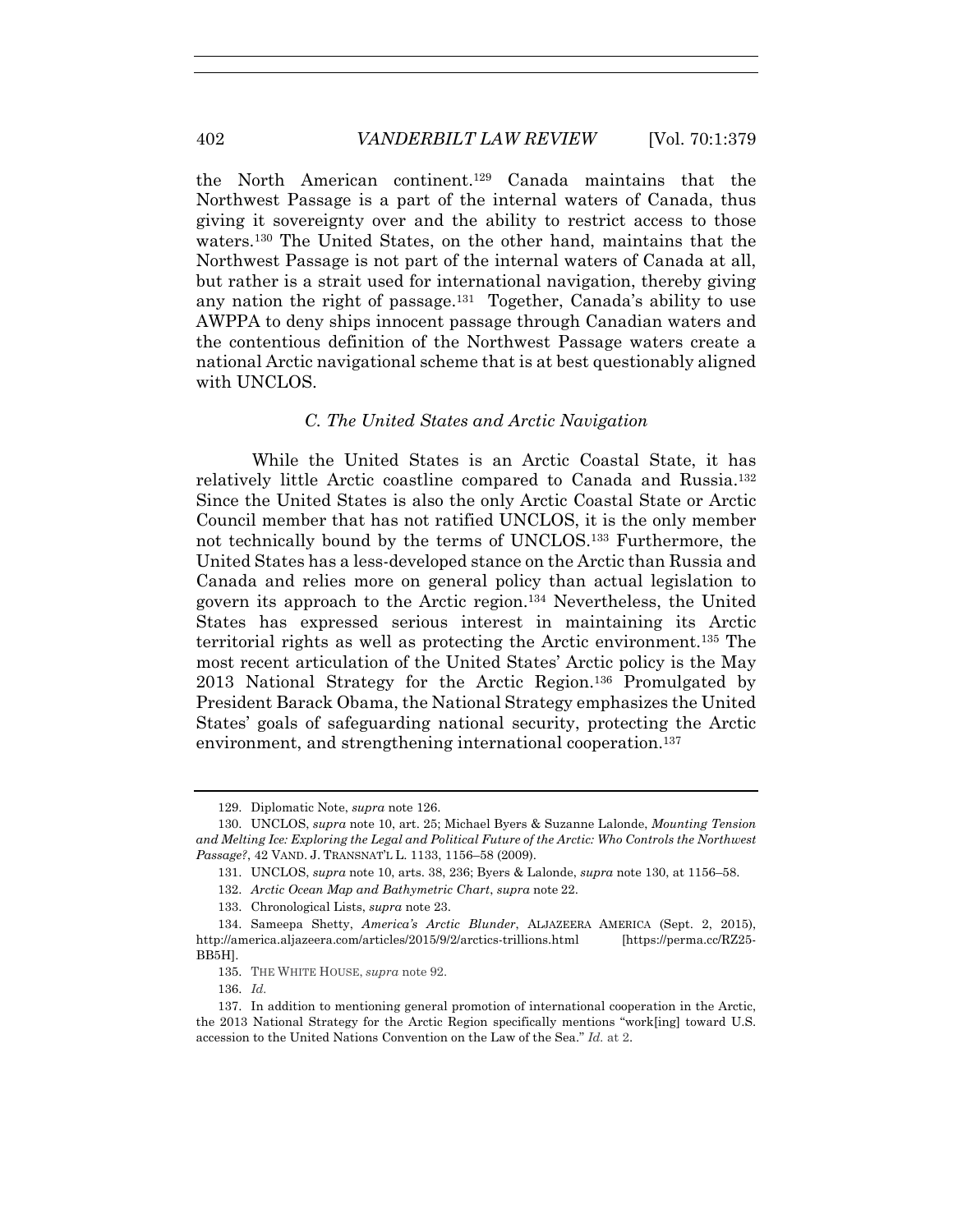The United States' diplomatic interactions with Russia and Canada regarding Arctic navigation have attempted to encourage both countries to bring their policies more in line with the United States' interpretation of UNCLOS—that is, to make their EEZs and territorial seas more easily accessible and to recognize the Northern Sea Route and Northwest Passage as noninternal waters.138 As mentioned above, in its interactions with Canada, the United States has maintained that the Northwest Passage is a strait used for international navigation and should therefore be open to transit passage by any ship.139 The United States has also accused Canada of promulgating navigational laws that violate the UNCLOS principles of innocent passage and "due regard" for navigation.140 And while Russia considers the Northern Sea Route to be internal waters, the United States argues that since the Northern Sea Route is an international strait, not an internal body of water, ships should be allowed innocent passage and should not have to request permission.141 The arguments put forward by the United States seem reasonable on their face and look like they would go far towards creating a uniform navigation scheme in the Arctic; however, the United States' refusal to ratify UNCLOS makes its attempts to force its favored interpretation on other countries ring hollow.142

## *D. But Why Do These Inconsistencies Matter?*

The regulations promulgated by Arctic Coastal States requiring that ships seek and receive permission before crossing their waters seem to be simply an inconvenience for those wishing to navigate through Arctic waters. In theory, careful planning and communication with the various Coastal States would make satisfying those requirements relatively straightforward. However, Arctic Coastal States having such laws complicates the logistics of Arctic voyages, has the potential to greatly increase the costs of such voyages,143 and

 <sup>138.</sup> *See, e.g.*, Diplomatic Note, *supra* note 126 (lauding Canada for environmental Arctic policies while stating that the United States believes Canada should recognize the Northwest Passage as a strait used for international navigation).

 <sup>139.</sup> UNCLOS, *supra* note 10, art. 38; Diplomatic Note, *supra* note 126.

 <sup>140.</sup> UNCLOS, *supra* note 10, art. 38; Diplomatic Note, *supra* note 126.

 <sup>141.</sup> *See, e.g.*, HEATHER A. CONLEY, ARCTIC ECONOMICS IN THE 21ST CENTURY: THE BENEFITS AND COSTS OF COLD 33 (2013) (stating that "[t]he United States and many other countries assert that the Northern Sea Route is an international strait, granting foreign vessels the right of passage without seeking the permission of the coastal state").

 <sup>142.</sup> Shetty, *supra* note 134 (noting skeptically that the United States is attempting to police other nations' Arctic policies using a treaty that it has not ratified).

 <sup>143.</sup> For example, the fees ships are charged for the mandatory icebreaker escort required to pass through Russian waters increase depending on the weather conditions, number of icebreakers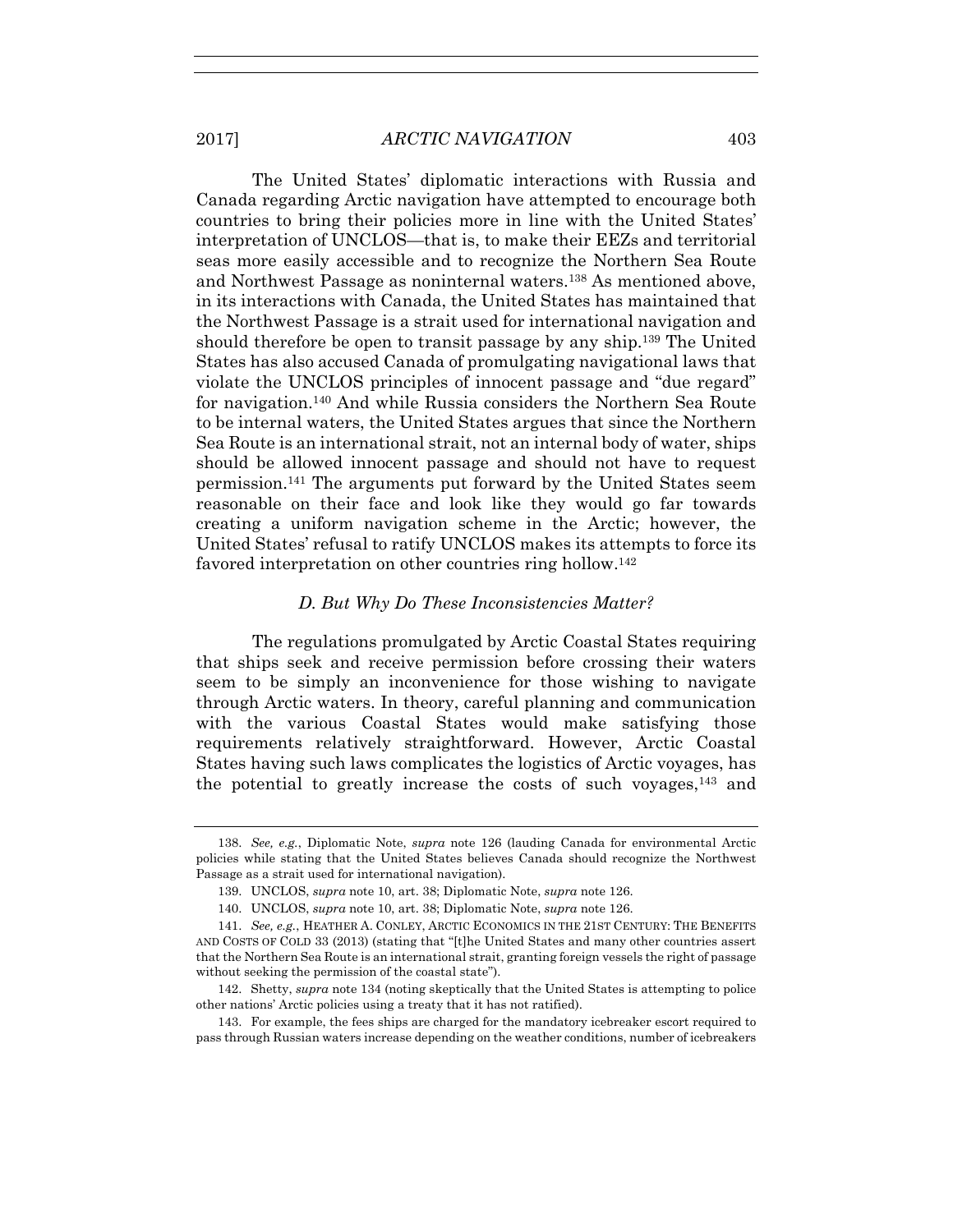undermines the existing international navigational framework negotiated and agreed to by the Arctic Council nations, the United Nations, and the IMO.

One of the main problems with Arctic navigation laws that require ships to seek permission before crossing the waters of Coastal States (e.g., the laws of Russia and Canada) is that they are inconsistent with the internationally accepted principles of UNCLOS.<sup>144</sup> There is simply no basis in UNCLOS for Coastal States to promulgate laws restricting access to their EEZs in the ordinary course of events.145 UNCLOS allows nations to promulgate and enforce laws in the territorial sea to ensure safety of navigation, regulation of traffic, conservation of resources, and environmental preservation, and UNCLOS Article 234 allows nations to adopt and enforce laws and regulations for the prevention, reduction, and control of marine pollution in ice-covered areas within the bounds of their EEZs.146 Those sections, however, do not give Coastal States the right to issue blanket requirements forcing all ships seeking innocent passage to request permission to enter the Coastal State's waters or the right to issue blanket denials of entry to ships of other nations.147 Furthermore, despite Article 234's expansion of the authority granted to Coastal States regarding the promulgation and enforcement of marine environmental protection laws,<sup>148</sup> there is still a specific requirement that navigational policies have "due regard" for navigation.149 There is no language that can logically be construed as permitting Coastal States to abridge the right of navigation enjoyed by foreign ships.150

150. *Id.*

needed, type of ship being escorted, etc. Rules of Navigation on the Water Area of the Northern Sea Route, *supra* note 92, § 24.

 <sup>144.</sup> *See supra* Sections II.A, II.B.

 <sup>145.</sup> UNCLOS, *supra* note 10, arts. 56, 234 (stating the rights of the Coastal State to promulgate laws in the EEZ).

 <sup>146.</sup> *Id.* arts. 21, 56, 234.

 <sup>147.</sup> *See id.* arts. 21, 56 (stating the rights of innocent passage through the territorial sea and the rights of the Coastal State in the EEZ). As discussed in Part II, the language of Article 234 implies that conservation of the Arctic environment could potentially provide a basis for nations limiting the right of innocent passage through portions of their waters, but that language does not suggest that nations may use Article 234 to essentially ban all innocent passage.

 <sup>148.</sup> *Compare* UNCLOS, *supra* note 10, art. 234 (allowing countries to promulgate and enforce laws in their EEZs that pertain to protection of the marine environment), *with id.* art. 56 (giving Coastal States the right to exploit the resources of their EEZs and conduct research, but not to prescribe and enforce navigational laws).

 <sup>149.</sup> UNCLOS, *supra* note 10, art. 234.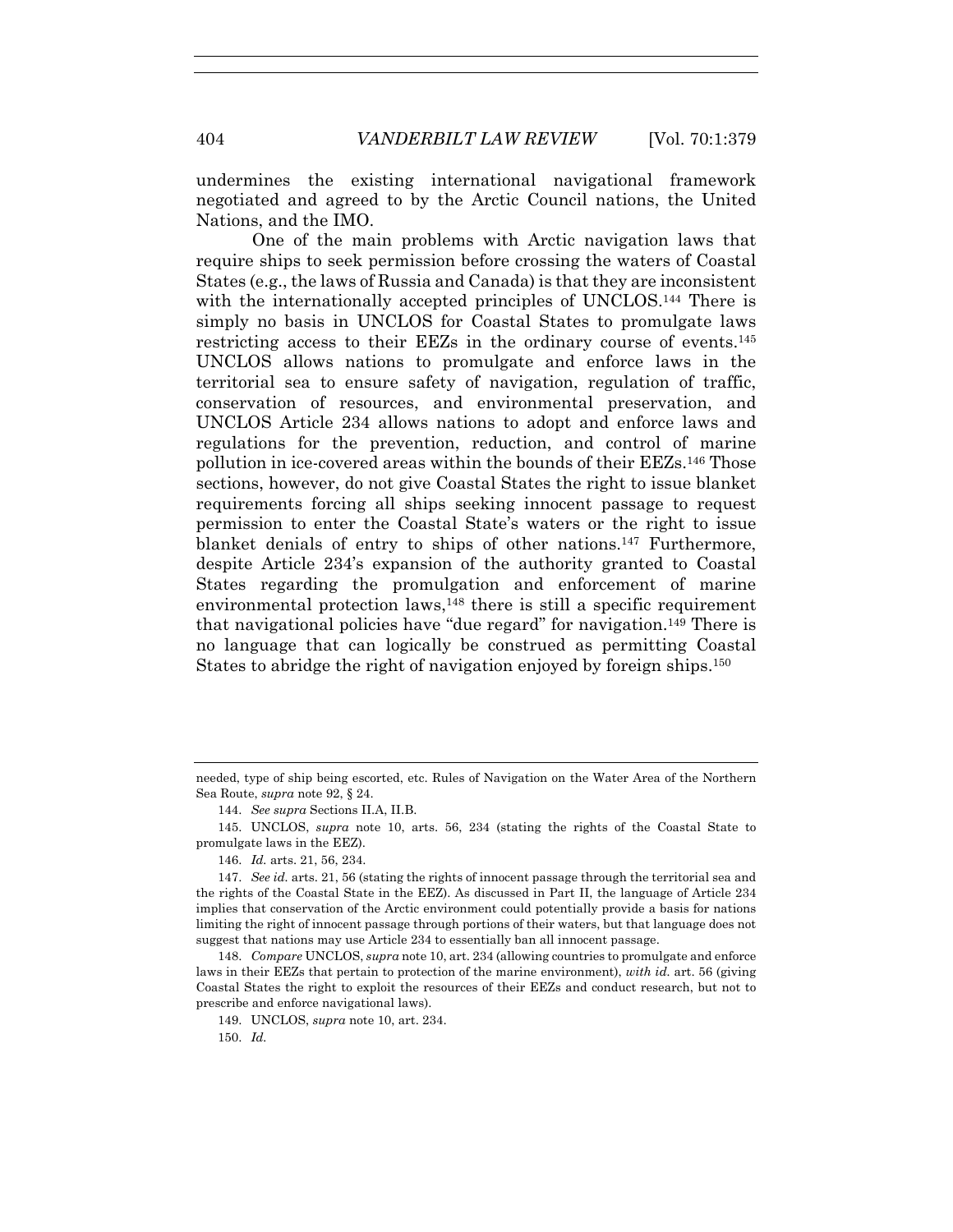# III. TOWARD A UNIFORM FRAMEWORK: ENABLING INNOCENT PASSAGE AND THE POLAR CODE AS DELINEATION OF "DUE REGARD" FOR NAVIGATION

Actual application of "due regard" in the real world would likely prohibit Coastal States from denying entry to foreign ships. In order to navigate through the Arctic Ocean in accordance with the impending Polar Code, a shipmaster must take into account safety protocols, current weather conditions, current ice coverage, historical weather conditions and ice conditions, presence of marine mammals, migration paths of mammals, and contingency plans should an accident or foul weather occur.151 Plotting and navigating the ship's journey is essentially an attempt to create the best balance among safety, weather, and environmental concerns. The right to freedom of passage in the EEZ granted by UNCLOS allows shipmasters to create the best possible balance of all those concerns, rather than the balance that best suits the Coastal State's desire to have the same jurisdictional rights in the EEZ that they do in the territorial sea. While Article 234 of UNCLOS does allow Coastal States to promulgate and enforce navigational laws in the  $E\llsub>2$ ,  $152$  the language requiring "due regard for navigation" implies that Coastal States must still allow ships some opportunity for navigation and that they may not bar ships from passing through either their own territorial waters or their EEZs.153

Indeed, Arctic navigation laws and policies that require shipmasters to seek permission from the government before attempting passage, like those of Russia and Canada, do not give "due regard" to navigation because they preclude shipmasters from pursuing routes that may be necessitated by the voyage planning requirements of the

 <sup>151.</sup> Polar Code, *supra* note 5, at pts. I-A ch. 11, I-B ch. 12.

 <sup>152.</sup> UNCLOS, *supra* note 10, at 115–16. For example, a Coastal State could conceivably enact laws requiring ships passing through to avoid specific areas that are especially environmentally fragile, or areas where the presence or passage of a ship could conceivably have a negative impact on indigenous peoples or their culture so long as those laws did not unduly hamper the passage of foreign ships.

 <sup>153.</sup> *See supra* notes 95–97 and accompanying text (discussing whether Arctic navigational laws provide "due regard to navigation"). The implication in the juxtaposition of Article 234 and the other UNCLOS articles regarding the EEZ is that the right of Coastal States to proscribe and enforce navigational laws in the EEZ is limited to environmental laws for the protection of the marine environment. The limitation of Coastal State rights in UNCLOS Part V—the part regarding the EEZ—to the rights of exploring, exploiting, conserving, and managing resources implies that those rights delineate the boundary of Coastal State EEZ rights. This means that Article 234 is an exception, and indicates that navigational laws promulgated by a Coastal State that do not have to do with environmental protection are incompatible with the principles of UNCLOS.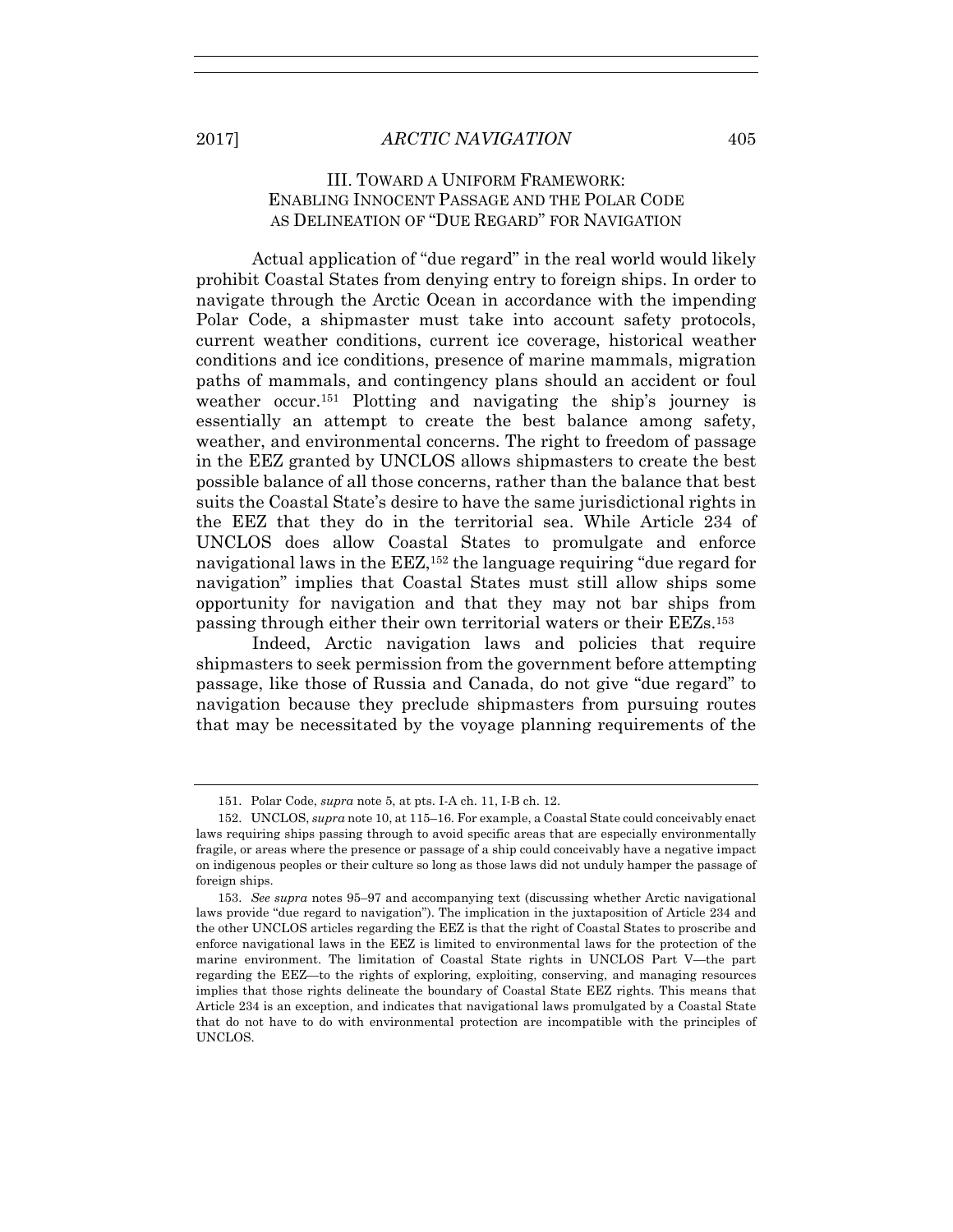legally binding Polar Code.154 This places shipmasters in an unenviable position: if they are denied permission to enter a Coastal State's EEZ, but the best route according to the requirements listed in the Polar Code requires passage through that zone, they will have to make a choice do they calculate a new route and potentially leave themselves vulnerable to liability under the Polar Code,155 or do they enter the Coastal State's EEZ and potentially leave themselves vulnerable to enforcement actions by the Coastal State? For example, if an American shipmaster determines that their ship should follow a specific path through the Northern Sea Route based on the current state of Arctic sea ice and historical data, but is denied access by the Russian Ministry of Transport, they will be subjected to liability no matter their choice. Following the Polar Code and proceeding through the Northern Sea Route means there is a high probability that the ship will be seized and its crew taken into custody.156 Choosing a different route that does not follow the Polar Code's voyage planning requirements means that the ship's flag state—here the United States—could impose financial penalties or legal liability should anything go wrong, which, given the unpredictable nature of the Arctic environment, makes this option a significant gamble.157 Without further clarification on the definition of "due regard" or integration between UNCLOS and the Polar Code, both choices mean potential liability.

Setting aside the difficulties of diplomacy and international negotiation, the stance of the Arctic Coastal States as expressed in the Ilulissat Declaration indicates a strong preference for Coastal State sovereignty and distaste for additional sweeping international measures.158 Indeed, the terms of the Ilulissat Declaration arguably show that the development of a further comprehensive legal regime regarding Arctic navigation would be anathema to the Coastal States.159 This indicates that the problem of inconsistency with the

 157. *See supra* notes 59, 90–92 and accompanying text (discussing the unique dangers of the Arctic environment and the Polar Code's enforcement mechanism, respectively).

158. Ilulissat Declaration, *supra* note 26.

 <sup>154.</sup> Polar Code, *supra* note 5, pts. I-A, ch. 11 & I-B, ch. 12.

 <sup>155.</sup> Because the Polar Code has no enforcement provisions, it is left to the flag states to determine what liability should be assessed for Polar Code violations. As discussed in notes 89–91 and accompanying text, it remains to be seen what exactly that liability will look like.

 <sup>156.</sup> *See supra* notes 113–119 and accompanying text (discussing seizure of ships by Russia).

 <sup>159.</sup> The statement in the Ilulissat Declaration that the Arctic Coastal States "see no need to develop a new comprehensive international legal regime to govern the Arctic Ocean" is a very clear statement about how the Arctic Coastal States view the prospect of the imposition of further international Arctic navigation law, and suggests that further international law regimes would likely struggle to gain traction. Ilulissat Declaration, *supra* note 26. Granted, the Ilulissat Declaration was released in 2008, before the promulgation of the Polar Code, but because the Polar Code itself was based on preexisting shipping guidelines and because of the perceived or actual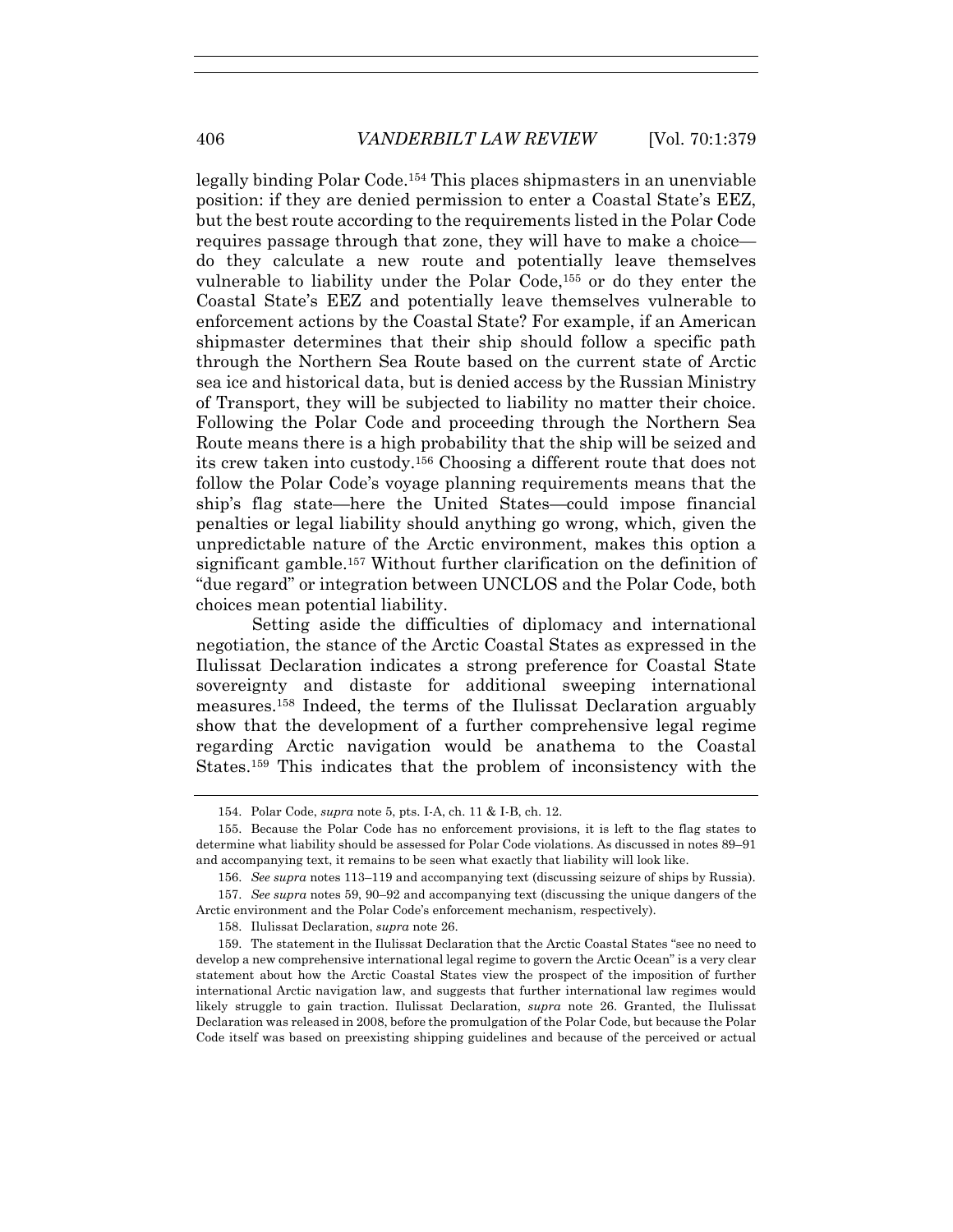principles of UNCLOS is best solved by negotiation and mutual understanding rather than conferences, conventions, and more legally binding instruments beyond the existing legal framework.

An efficient approach to deciding the authorship and content of Arctic navigational laws would be to use the voyage planning section of the Polar Code as an interpretive lens for the "due regard" requirement in UNCLOS Article 234. This would mean that if an Arctic Coastal State is promulgating new Arctic environmental protection laws pursuant to Article 234, or if an Arctic Coastal State's Arctic environmental protection law is challenged, the law would be deemed appropriate if it gave ship captains the latitude to comply with all of the Polar Code's voyage planning requirements, and inappropriate if it did not. Using a preexisting list of legally binding requirements that the IMO has decided are mandatory for safe navigation and by which the Arctic Coastal States have already agreed to be bound eliminates the need for further negotiation regarding requirements or definitions.

Interpreting "due regard" in UNCLOS through the lens of the Polar Code is arguably the exact kind of interpretation that UNCLOS itself suggests: requiring "due regard" for navigational interests could easily be understood to incorporate by reference other binding instruments that deal with navigational issues, such as the Polar Code. Furthermore, other international rules of treaty interpretation support such an interpretation of "due regard." For example, the Vienna Convention on the Law of Treaties, a treaty concerning the international law on treaties that entered into force in 1980, states in Article 31 that treaties should be interpreted in light of subsequent agreements and practices of the member states.160 Here, since all of the relevant Arctic Coastal States are party to both UNCLOS and the Polar

weakness of the Code, it may not be perceived by the Arctic Coastal States as an unduly restrictive international Arctic navigational scheme. *See supra* notes 75–77, 90–92 and accompanying text (discussing adoption and enforcement of the Polar Code).

 <sup>160.</sup> Vienna Convention on the Law of Treaties art. 31, May 23, 1969, 1155 U.N.T.S. 331, 340 (entered into force Jan. 27, 1980). The relevant article states that when interpreting international treaties, "any subsequent agreement between the parties regarding the interpretation of the treaty or the application of its provisions . . . [and] any subsequent practice in the application of the treaty which establishes the agreement of the parties regarding its interpretation" should be taken into account. *Id.* It should be noted that much like with UNCLOS, the United States is a signatory but not a party to the Vienna Convention on the Law of Treaties, although the United States still "considers many of the [Convention's] provisions . . . to constitute customary international law on the law of treaties." *Vienna Convention on the Law of Treaties*, U.S. DEP'T OF STATE, http://www.state.gov/s/l/treaty/faqs/70139.htm (last visited June 19, 2016) [https://perma.cc/2DBC-3K5N].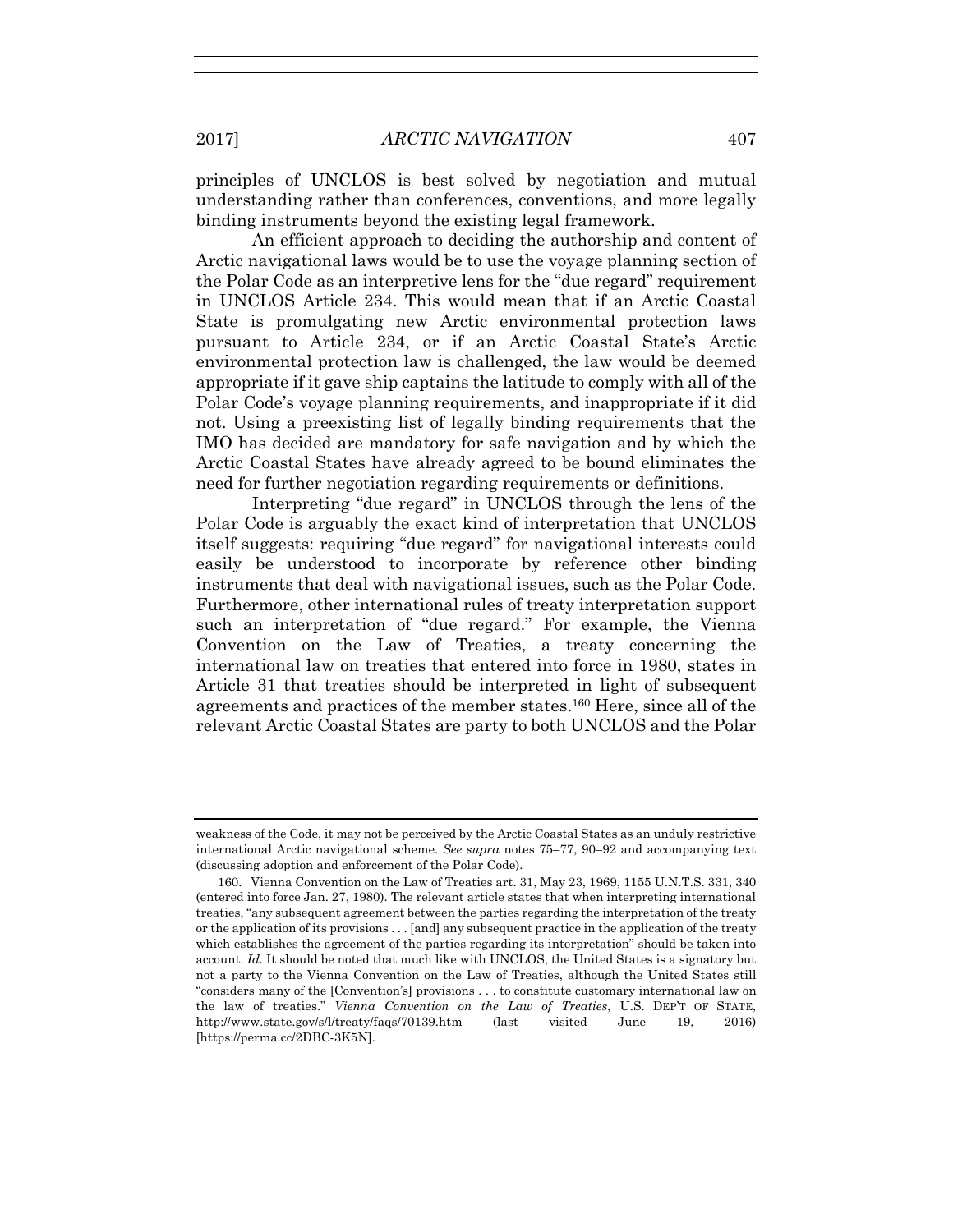Code, "due regard" in UNCLOS Article 234 ought to be interpreted in light of the Polar Code.<sup>161</sup>

In international law, the parties to treaties are the primary interpreters of what various terms mean.162 If all Arctic Coastal States were party only to UNCLOS and not the Polar Code, laws such as those passed by Canada and Russia would not be obviously flawed interpretations of Article 234's "due regard" requirement. The entire setup of UNCLOS (i.e., using a standard instead of a rule in a legal framework with only very weak third party adjudication and  $interpretation$ <sup>163</sup> is designed to allow party states to interpret the laws themselves, which inevitably leads to self-interested interpretation. However, as the Arctic Coastal States have also made themselves party to the legally binding Polar Code, the national laws promulgated pursuant to UNCLOS are no longer constrained only by each nation's individual interpretation of what "due regard" should mean. Instead, each nation's interpretation of "due regard" should now be bound by the Polar Code's constraints. While negotiating the Polar Code, nations had the opportunity to explicate an appropriate understanding of what responsible voyage planning looks like,164 which necessarily delineates the bounds of what giving "due regard" to navigational concerns entails. Because international law generally seeks to give effect to negotiations between parties through interpretive rules such as Article 31 of the Vienna Convention on the Law of Treaties,165 national laws encompassing the self-interested interpretations of "due regard"—while not obviously violative of UNCLOS at the time of promulgation—are no longer appropriate applications of the international legal framework given the entry into force of the legally binding Polar Code.

Using an interpretation of the UNCLOS "due regard" standard that contemplates the Polar Code's voyage planning requirements means that Coastal States would still be allowed to promulgate their own Arctic laws within the bounds of the new understanding of "due

 <sup>161.</sup> Such an interpretive move has precedent in international law. *See, e.g.*, Appellate Body Report, *European Communities—Customs Classification of Frozen Boneless Chicken Cuts*, ¶¶ 170– 235, WTO Doc. WT/DS269/AB/R, WT/DS269/AB/R (Sept. 12, 2005) (adopted Sept. 27, 2005) (discussing interpretation of the term "salted" by using other agreements and instruments as context pursuant to Article 31 of the Vienna Convention on the Law of Treaties).

 <sup>162.</sup> Vienna Convention on the Law of Treaties, *supra* note 160, at 340 (stating that "[a] treaty shall be interpreted in good faith" by the parties, taking ordinary meaning and context into consideration).

 <sup>163.</sup> For a brief discussion of the differences between rules and standards, see *supra* note 57.

 <sup>164.</sup> Stephanie Altman, *International Maritime Organization Adopts Polar Code*, TRENDS (ABA Section of Env't, Energy, and Res., Chi., Ill.), Jan./Feb. 2016, at 13 (noting the "nearly five years of work and negotiation" that went into creating the Polar Code).

 <sup>165.</sup> Vienna Convention on the Law of Treaties, *supra* note 160, at 340.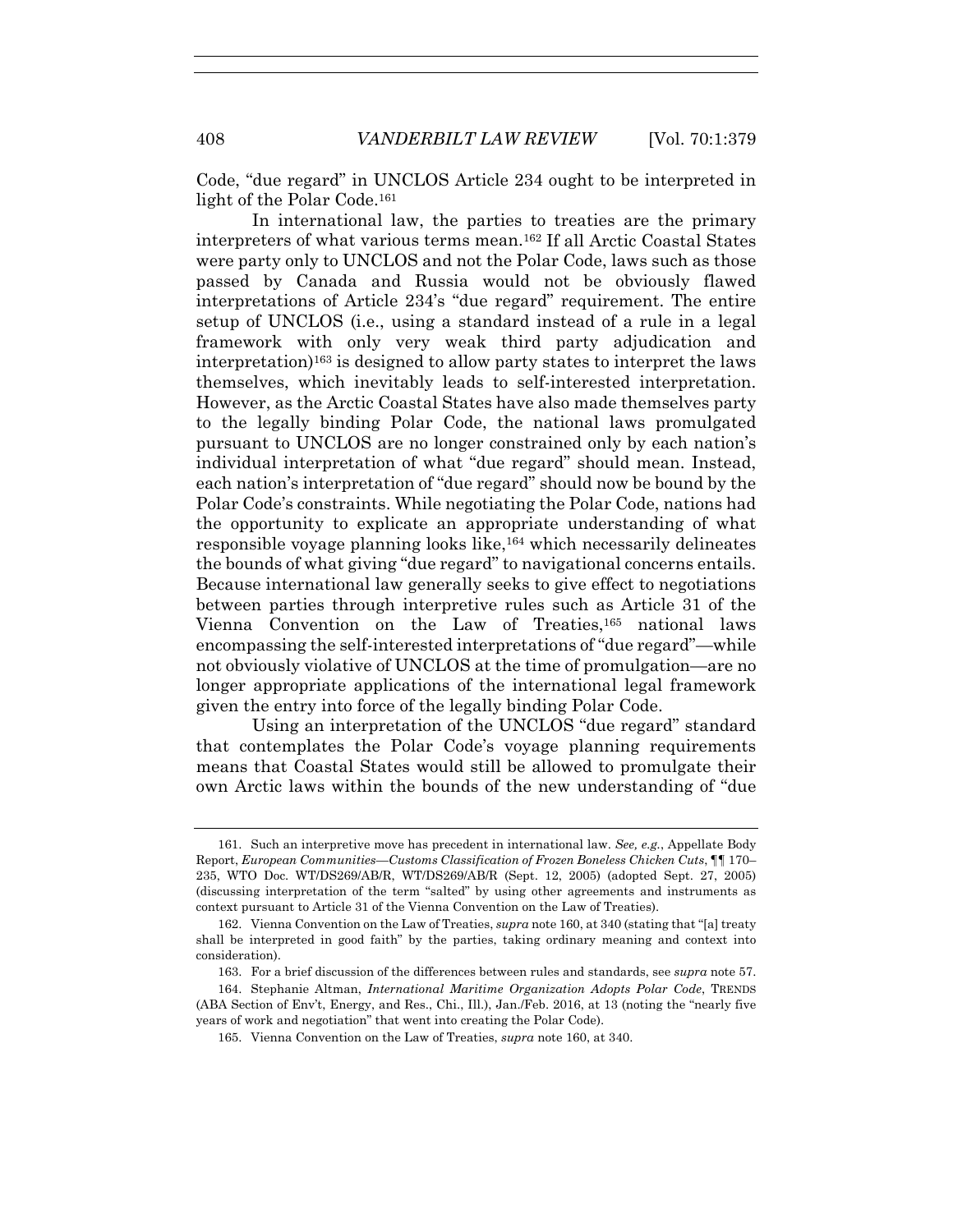regard." Moreover, the international Arctic navigational scheme would be far more uniform than the international system currently in place today. This fine tuning of the international understanding of "due regard" would still allow nations to maintain control over their territorial seas and would only require modification of laws regarding the EEZ. Such a shift in understanding, while it would not necessarily resolve disputes such as that over the Northwest Passage, would still assist individuals navigating the Arctic by providing a more uniform set of navigational laws by which to abide. Having a more uniform set of Arctic navigational laws set in place as soon as possible can only be a positive change for the region, especially if the Arctic sea ice continues to melt rapidly and the Northern Sea Route and Northwest Passage become more viable options for shipping routes.

Indeed, tweaking the current understanding of "due regard" in Article 234 of UNCLOS in light of the Polar Code may provide a simple, realistic path to a uniform international Arctic navigation scheme. Such an updated understanding of "due regard" would protect not only the safety of ships and individuals navigating through Arctic waters, but also the Arctic environment, and would do so without creating an additional legal regime or unduly complicating the existing framework. While UNCLOS certainly contemplates the relationship between navigational laws and protection of marine environments,166 Article 234's attempt to create a framework that allows for promulgation of national laws protecting the marine environment while still allowing for navigation falls short. As discussed in Part II, the laws promulgated by various Arctic nations in response to Article 234 have resulted in a legal patchwork that may actually leave the marine environment more vulnerable: the laws promulgated by Canada and Russia require advance planning and approval of ships' routes, leaving ship captains very little flexibility should environmental concerns arise (e.g., encountering a pod of whales but not being able to deviate from the set course to avoid it). However, while UNCLOS Article 234's attempt to create a framework protecting both environmental and navigational concerns falls short, the Polar Code does a far better job of integrating environmental and navigational concerns. Rather than using vague terms to describe the outlines of what national Arctic environmental laws should look like, the Polar Code rolls environmental concerns into the Arctic navigation planning process. In terms of environmental protection, this approach is superior because, in addition to providing a concrete list of environmental concerns that must be taken into account,

 <sup>166.</sup> *See, e.g.*, UNCLOS, *supra* note 10, art. 234 (requiring nations to have "due regard" for navigation when promulgating environmental laws).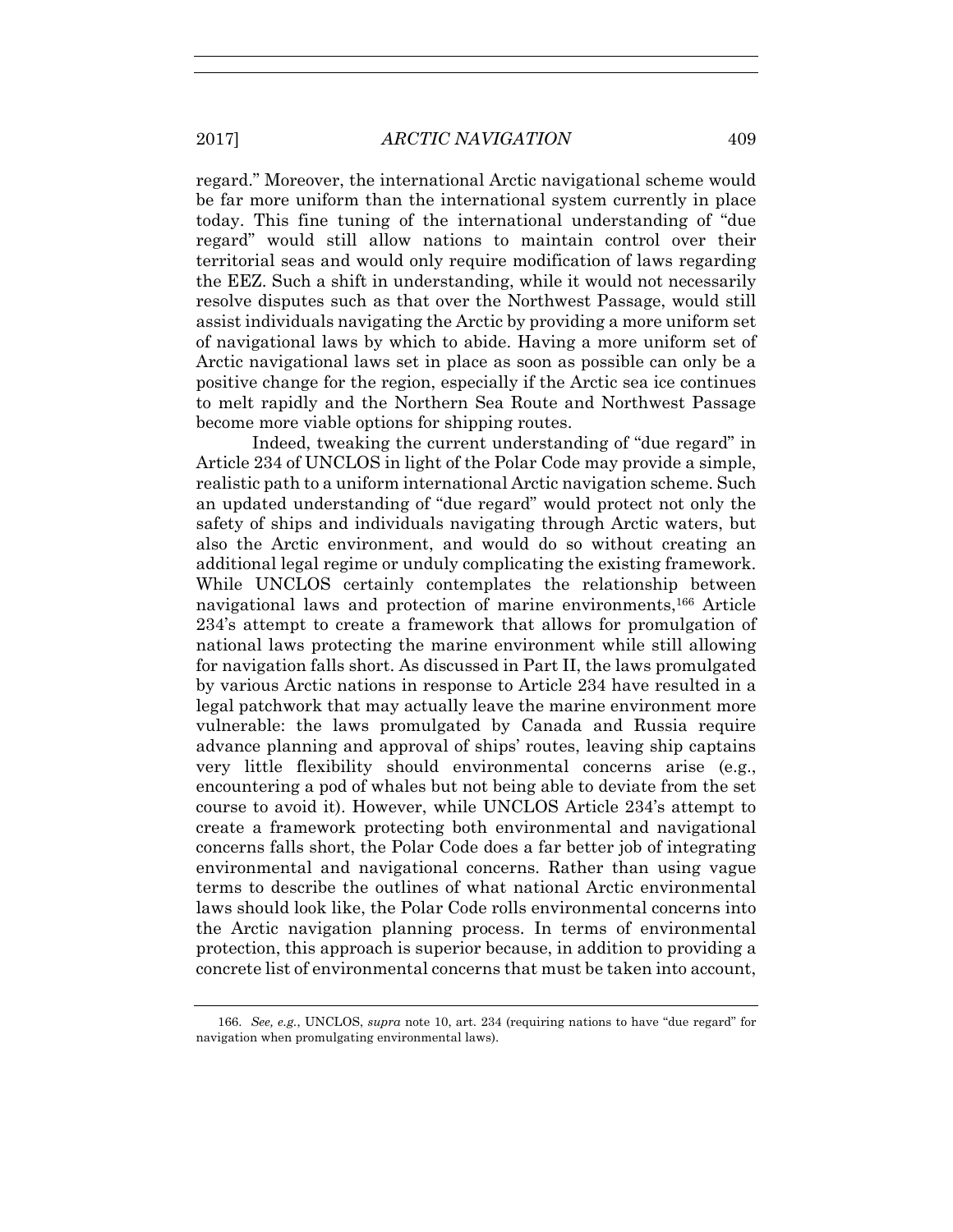the Polar Code provides a more explicit outline of responsible navigation through Arctic waters than UNCLOS. As a result, the Polar Code minimizes confusion and makes it more likely that the Arctic navigation and environmental laws of different Arctic States will be consistent with one another.

#### **CONCLUSION**

The melting sea ice in the Arctic Circle has triggered much discussion among nations and in the media on the potential accessibility of northern shipping routes,167 which makes the state of navigational law in the Arctic a pressing consideration. The international legal framework regarding navigation in the Arctic, consisting of UNCLOS and the Polar Code, recognizes the interplay between freedom of navigation and the environment.168 That existing framework attempts to provide for the protection of the Arctic environment and create uniformity in navigational laws that allows for freedom of navigation while still giving Arctic Coastal States some measure of sovereignty. Despite the best efforts of its creators, however, that current international framework lacks clarity and has led to a collection of Arctic navigational laws promulgated by Coastal States that are inconsistent with UNCLOS and undermine the Polar Code.169 International use of the Voyage Planning requirements in the Polar Code to determine whether a particular Arctic environmental protection law has "due regard" for navigation consistent with UNCLOS Article 234 would help clarify the international law framework in a way that is easier to conceptualize and enforce.

This definitional scheme would enable more consistent interpretation of the existing innocent passage and EEZ sections of UNCLOS. This could allow standardized Arctic navigation law among all the Arctic States and more efficient shipping, should the northern shipping routes become ice-free enough to allow for navigation. Furthermore, UNCLOS and the Polar Code would together provide an efficient, better-delineated guideline for what polar navigation codes should look like, as well as shape an international legal regime that allows for the protection of the unique—and uniquely fragile—Arctic environment. This would allow Arctic Coastal States the sovereignty to promulgate their own Arctic navigation and environmental protection

 <sup>167.</sup> *See, e.g.*, Dawson, *supra* note 2 (discussing the rising shipping volume in the Arctic); Plumer, *supra* note 2 (discussing new shipping routes). *But see generally* Haas & Howell, *supra*  note 2 (disputing the feasibility of northern shipping routes due to ice thickness).

 <sup>168.</sup> Polar Code, *supra* note 5, at 5; UNCLOS, *supra* note 10, art. 34.

 <sup>169.</sup> *See supra* Part II (analyzing case studies).